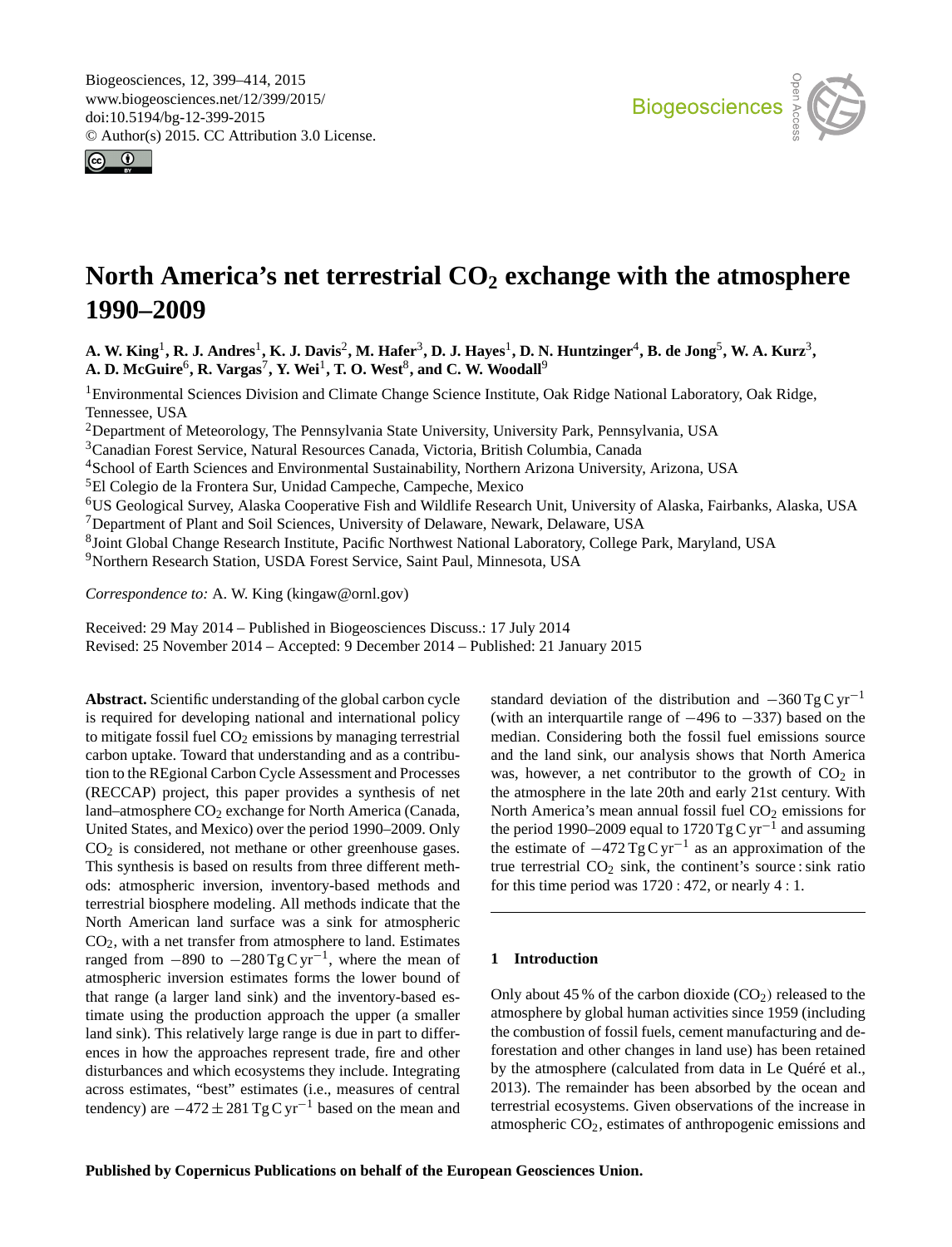models of oceanic  $CO<sub>2</sub>$  uptake, it is possible to estimate  $CO<sub>2</sub>$ uptake by the terrestrial biosphere (i.e., the land sink) as the residual in the global carbon budget (Le Quéré et al., 2013). Le Quéré et al. (2013) thus estimated the mean global land sink for 2002–2011 to be  $2.6 \pm 0.8$  Pg C yr<sup>-1</sup>. Within the uncertainty of the observations, emissions estimates and ocean modeling, this residual calculation is a robust estimate of the global land sink for  $CO<sub>2</sub>$ . However, both scientific understanding and policy considerations require more detail than is afforded by a global estimate since the magnitude, spatial pattern and temporal dynamics of the land sink vary considerably at continental and regional scales. Considerations of national and international policy to mitigate climate change by managing net terrestrial carbon uptake must account for this spatial and temporal variability. To do so requires more spatially refined estimates along with an improved understanding of the major controlling factors and underlying ecosystem processes.

The REgional Carbon Cycle Assessment and Processes (RECCAP) project is an effort at regional refinement of terrestrial (and ocean) carbon fluxes based on a synthesis of multiple constraints (Canadell et al., 2011). An international activity organized under the auspices of the Global Carbon Project (GCP; Canadell et al., 2003; [http://www.](http://www.globalcarbonproject.org) [globalcarbonproject.org\)](http://www.globalcarbonproject.org), the objective of RECCAP is "...to establish the mean carbon balance and change over the period 1990–2009 for all subcontinents and ocean basins" (Canadell et al., 2011, p. 81). RECCAP aims to achieve this objective through a series of regional syntheses designed to "...establish carbon budgets in each region by comparing and reconciling multiple bottom-up estimates, which include observations and model outputs, with the results of regional top-down atmospheric carbon dioxide  $(CO<sub>2</sub>)$  inversions." Beyond the more spatially (regionally) refined estimates of carbon flux and processes, "[t]he consistency check between the sum of regional fluxes and the global budget will be a unique measure of the level of confidence there is in scaling carbon budgets up and down".

The objective of this study is a synthesis of net land– atmosphere  $CO<sub>2</sub>$  exchange for North America combining different approaches (i.e., atmospheric inversion, inventorybased methods and terrestrial biosphere modeling) over the period 1990–2009. The North American land area  $(21748 \times 10^6 \text{ km}^2)$ ; Canada:  $9985 \times 10^6 \text{ km}^2$ ; USA (including Alaska, excluding Hawaii):  $9798 \times 10^6$  km<sup>2</sup>; Mexico:  $1964 \times 10^6$  km<sup>2</sup>) is approximately 16% of the global land area (excluding Greenland and Antarctica). North America's net land–atmosphere exchange is thus a potentially important fraction of the global land sink for atmospheric  $CO<sub>2</sub>$ . In 2013, fossil fuel and cement  $CO<sub>2</sub>$  emissions from North America (Canada, United States and Mexico combined) were second only to those from China (Le Quéré et al., 2014). Quantifying North America's net land–atmosphere  $CO<sub>2</sub>$  exchange, potentially offsetting at least a portion of North America's CO<sup>2</sup> emissions, is an important element of understanding and

quantifying North America's contribution to the accelerating increase in atmospheric  $CO<sub>2</sub>$  concentrations (Le Quéré et al., 2014). Our approach was guided by (a) Canadell et al. (2011); (b) RECCAP syntheses for other regions (Dolman et al., 2012; Gloor et al., 2012; Haverd et al., 2013; Luyssaert et al., 2012; Patra et al., 2013; Piao et al., 2012; Valentini et al., 2014); (c) guidelines found at the REC-CAP website [\(http://www.globalcarbonproject.org/reccap/\)](http://www.globalcarbonproject.org/reccap/); and (d) personal communications with J. G. Canadell (2013) as Coordinator of the RECCAP Science Steering Committee. This study focuses on estimates of land–atmosphere  $CO<sub>2</sub>$ exchange over Canada, the United States and Mexico. Although the inventory approaches included in this study are based on total carbon changes, we do not report flux estimates of other carbon gases, such as methane and carbon monoxide or  $N_2O$ , and other greenhouse gases. This study is a synthesis of the net contribution of the North American land surface to atmospheric  $CO<sub>2</sub>$  concentrations and is neither a carbon nor greenhouse gas budget for the region.

# **2 Methods**

We estimated the annual net land–atmosphere exchange of CO2-C (Tg C yr−<sup>1</sup> ) for North America using results from three different approaches to estimating carbon budgets over large areas: atmospheric inversion modeling, empirical modeling using inventory data and terrestrial biosphere modeling. For each method, we provide estimates for the 1990–1999 and 2000–2009 decades and the entire 20-year 1990–2009 period. We follow the convention that negative values of the estimated net land–atmosphere exchange represent net uptake of  $CO<sub>2</sub>-C$  by the land surface (predominately in vegetation and soils) or a sink for atmospheric  $CO<sub>2</sub>$ . Positive values thus represent a net release from the land to the atmosphere or a source of atmospheric  $CO<sub>2</sub>$ . Lateral flows of carbon as they ultimately influence vertical exchange with the atmosphere, including the trade of grain, wood and fiber, are an important consideration in interpreting and comparing results from each of the approaches. The respective treatments of lateral fluxes in each of the approaches are discussed in the corresponding sections below. More generally, the different approaches include and exclude different contributions to the net land–atmosphere exchange (Fig. 1). Those differences are likewise important in interpreting and comparing results and are described in the respective sections. Here we focus on reporting results aggregated for North America; countrylevel breakdowns of the three approaches can be found in Hayes et al. (2012) for the 2000–2006 time period.

# **2.1 Atmospheric inversion models (AIMs)**

The methods of atmospheric inversion modeling have been described previously in detail by Enting (2002), Gurney et al. (2008, 2003, 2002), Baker et al. (2006), Peters et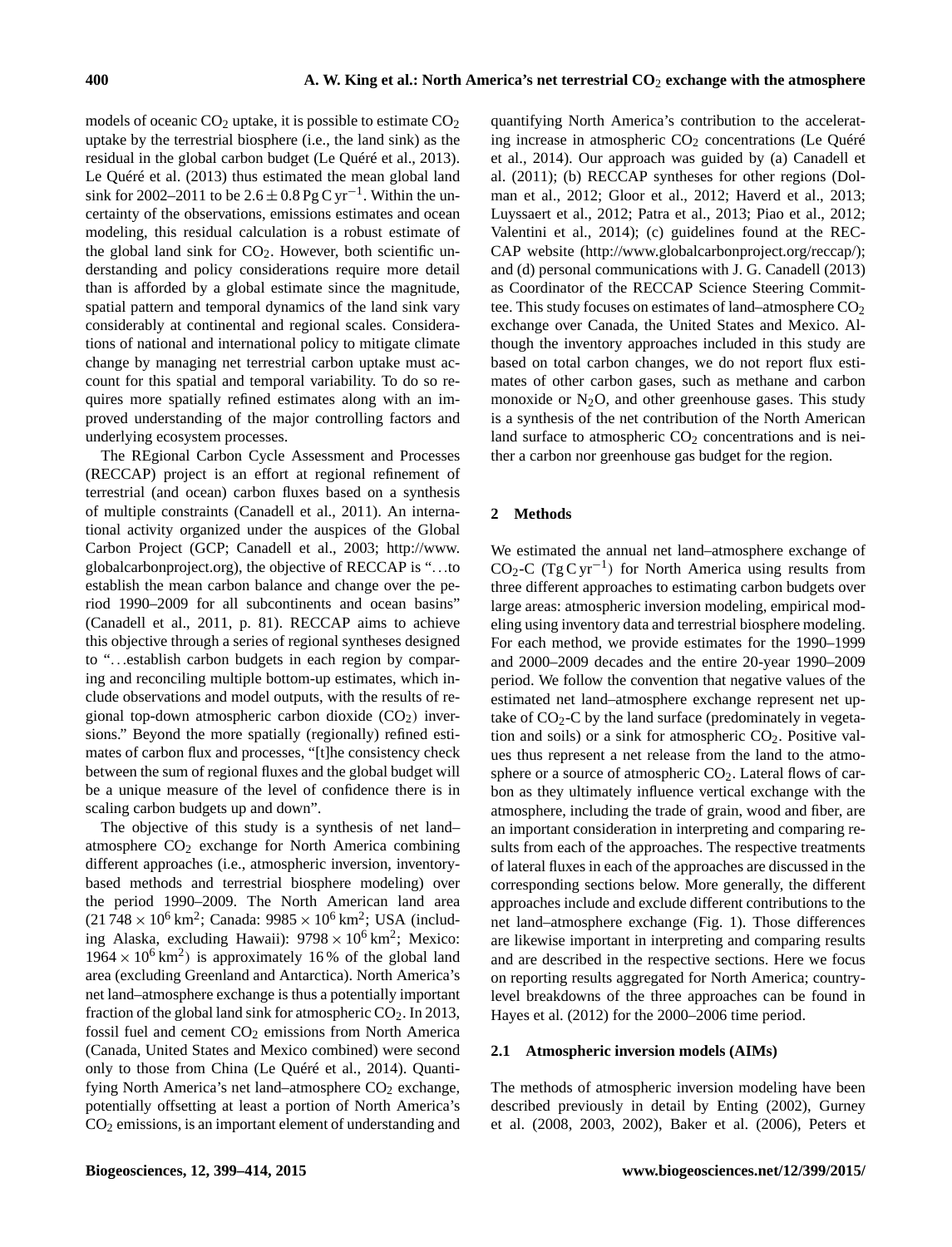

**Figure 1.** Carbon dioxide budget diagrams illustrating the spatial domains and component fluxes included in each approach and data set synthesized in this study: **(a)** atmospheric inversion models (AIMs), **(b)** atmospheric flow inventory, **(c)** terrestrial biosphere models (TBMs), **(d)** production approach inventory, **(e)** tundra ecosystem flux measurement and **(f)** Mexico land-use change (default approach) inventory. In each diagram, flux components are shown in blue when explicitly estimated (i.e., observed, measured or simulated), in green when implicitly contributing to an aggregated flux but not estimated directly, and in gray when explicitly not included in the estimate. Atmospheric methods (a, e) measure the concentration or flux of  $CO<sub>2</sub>$  in the atmosphere, which implies all land–atmosphere  $CO<sub>2</sub>$  exchange components (and excludes non-CO<sub>2</sub> fluxes). AIMs (a) integrate CO<sub>2</sub> concentrations for large regions (boreal and terrestrial North America) and explicitly subtract the contribution of fossil fuel emissions in order to quantify the terrestrial contribution. The eddy covariance flux measurements for the tundra region **(e)** are similar in concept but are site-based and so are not influenced by fire, fossil or harvested-product emissions. Inventory approaches **(b, d, f)** are primarily based on carbon stock change estimates in the major live biomass and dead organic-matter pools. Mostly implicit in the inventories, then, are the fluxes in and out of these pools, with the exception of harvested-carbon (crop and wood) removals that need to be tracked to determine the role of product consumption and decay emissions in the overall budget. The atmospheric flow approach **(b)** considers product imports and exports from international trade in calculating the stock change in the product pool, whereas the production approach **(d)** does not. The default approach **(f)** excludes the harvested-product pools from the accounting. Finally, there is large variation in how TBMs **(c)** explicitly simulate, implicitly include or explicitly exclude the various flux components; here, we represent a "basic case", where all models simulate ecosystem production and respiration and track the major pools. TBMs differ widely, though, as to whether and how they simulate fire, harvest, product emission and dead organic-matter export fluxes (i.e., riverine export). None of the models in this study include estimates of fossil fuel emissions, biogenic methane flux or the lateral transfer of product carbon via international trade.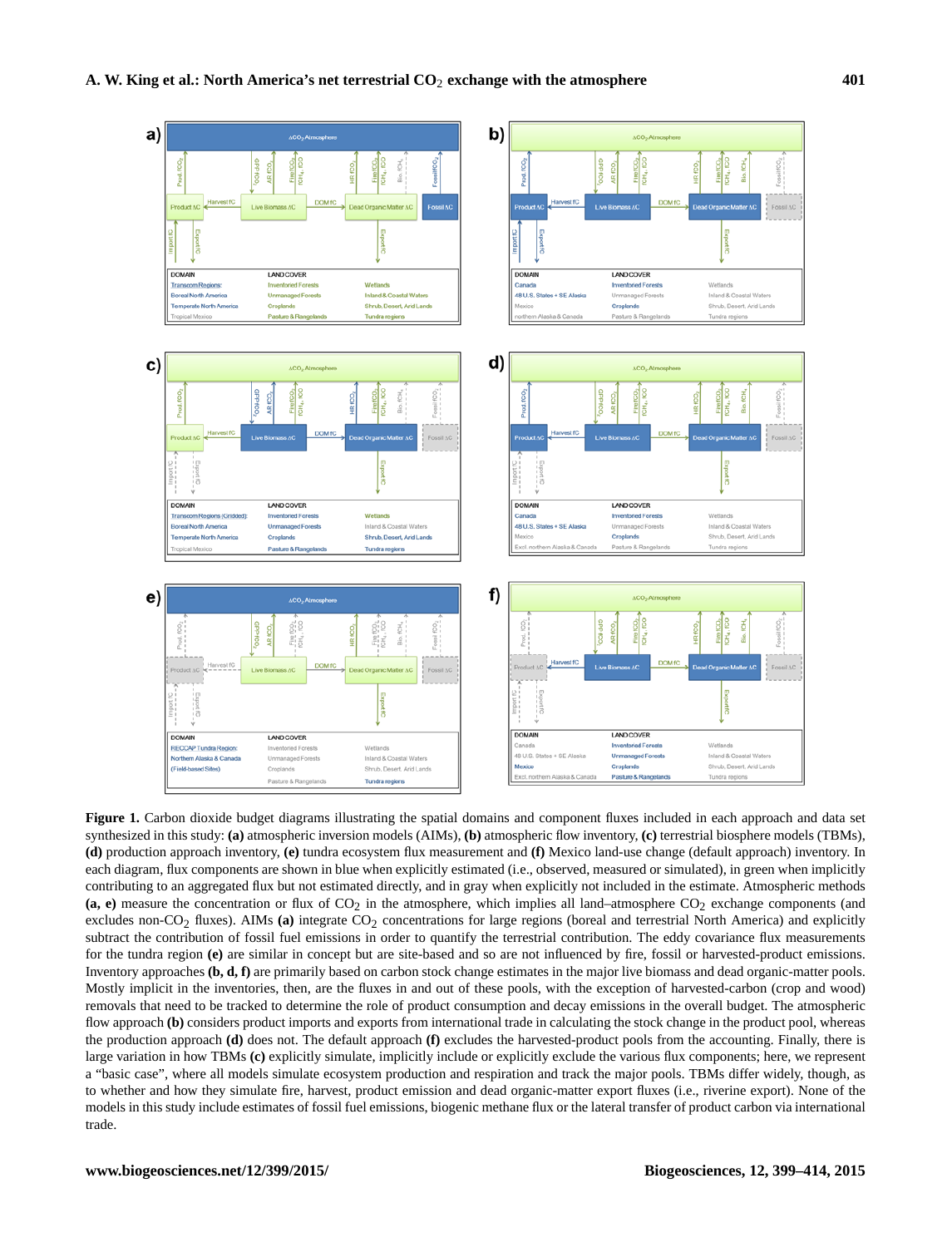| <b>Table 1.</b> Mean $\pm$ 1 standard deviation ( $\sigma$ ) of annual net land–atmosphere exchange of CO <sub>2</sub> -C (TgC yr <sup>-1</sup> ) for North America by decade and |  |
|-----------------------------------------------------------------------------------------------------------------------------------------------------------------------------------|--|
| for the $1990-2009$ period.                                                                                                                                                       |  |

| Method                                            | 1990–1999                   | 2000–2009                   | 1990-2009                   |
|---------------------------------------------------|-----------------------------|-----------------------------|-----------------------------|
| Atmospheric inversion <sup>a</sup>                | $-929 \pm 477$              | $-890 \pm 400$              | $-890 \pm 409$              |
| Inventory: atmospheric flow approach <sup>b</sup> | $-159$                      | $-348$                      | $-356$                      |
| Terrestrial biosphere modeling <sup>c</sup>       | $-370 \pm 138$              | $-359 \pm 111$              | $-364 \pm 120$              |
| Inventory: production approach <sup>b</sup>       | $-83$                       | $-270$                      | $-280$                      |
| Best estimates                                    |                             |                             |                             |
| Mean $\pm \sigma$                                 | $-385 \pm 382$              | $-467 \pm 285$              | $-472 \pm 281$              |
| Median (interquartile range)                      | $-264$ ( $-510$ to $-140$ ) | $-354$ ( $-492$ to $-328$ ) | $-360$ ( $-496$ to $-337$ ) |
| Mode                                              | $> -500 < 0$                | $>-400 < 0$                 | $>-400 < 0$                 |

<sup>a</sup> The multi-model mean and standard deviation of the time-period means of the RECCAP-selected TransCom3 inversions of Peylin et al. (2013).

<sup>b</sup> See Methods section. Note that there is single inventory estimate and thus no "multi-model" mean or standard deviation.

<sup>c</sup> The multi-model mean and standard deviation of the time-period means of 10 RECCAP-Trendy models' time-averaged annual NBP (see Methods section).



**Figure 2.** TransCom3 regions of the western Northern Hemisphere (Baker et al., 2006). The combined North American Boreal and North American Temperate regions define North America for the atmospheric inversion model (AIM) and terrestrial biosphere model (TBM) approaches to estimating net land–atmosphere carbon exchange for North America. Adapted from [http://transcom.project.](http://transcom.project.asu.edu/transcom03_protocol_basisMap.php) [asu.edu/transcom03\\_protocol\\_basisMap.php.](http://transcom.project.asu.edu/transcom03_protocol_basisMap.php)

al. (2007), Butler et al. (2010), Ciais et al. (2011) and others. As summarized by Hayes et al. (2012), AIMs combine data from an observation network of atmospheric  $CO<sub>2</sub>$  concentrations with models of surface  $CO<sub>2</sub>$  flux and atmospheric transport to infer, from an inversion process, the net land– atmosphere exchange of  $CO<sub>2</sub>-C$ . Because they provide an integrated estimate of all  $CO<sub>2</sub>$  sources and sinks (over a given land area and time period) from the atmospheric perspective, inversions are sometimes referred to as a top-down approach (Canadell et al., 2011; Schulze et al., 2009). In estimating net land–atmosphere exchange, the influence of fossil fuel emissions is assumed to be well-known, and their influence is removed from the problem prior to solving for non-fossil fluxes (Peylin et al., 2013; Schulze et al., 2010). As our primary source, we use the 11-model ensemble of RECCAP-selected TransCom3 (Atmospheric Tracer Transport Model Intercomparison Project Phase 3) inversions (Peylin et al., 2013). The individual models are identified in Table 1 (p. 6703) of Peylin et al. (2013). North America here is defined by the combination of TransCom3 (Baker et al., 2006) regions "North American Boreal" and "North American Temperate" (Fig. 2).

## **2.2 Terrestrial biosphere models (TBMs)**

Terrestrial biosphere modeling employs a model of terrestrial ecosystem carbon dynamics deployed on a geospatial grid to simulate the exchange of carbon with the atmosphere, primarily as  $CO<sub>2</sub>$  (Hayes et al., 2012; Huntzinger et al., 2012; Schwalm et al., 2010). The models differ in which ecosystem processes they include and how they conceptually and mathematically represent them. Some, for example, include carbon release to the atmosphere from fire and other disturbances; others do not (see Hayes et al., 2012; Huntzinger et al., 2012). In order to estimate the net land–atmosphere exchange of  $CO<sub>2</sub>$  with TBMs, the models must minimally include the processes of  $CO<sub>2</sub>$  uptake from the atmosphere in gross primary production (GPP) and the release of  $CO<sub>2</sub>$  to the atmosphere in ecosystem respiration (Re), whether separated into autotrophic (Ra) and heterotrophic (Rh) respiration  $(Re = Ra + Rh)$  or not. Net primary production  $(NPP)$ is the balance between GPP and Ra (NPP = GPP−Ra). Net ecosystem production (NEP) is the balance between GPP and Re (NEP = GPP−Re or, equivalently, NEP = NPP−Rh). Net biome production (NBP) is defined by Schulze et al. (2000) as NEP minus nonrespiratory losses such as fire and harvest. It is defined by Chapin et al. (2006) as the net ecosystem carbon balance (NECB) estimated on large temporal and spatial scales (where NECB is the net rate of organic and inorganic C gain by or loss from an ecosystem) and by REC-CAP as NEP plus and/or minus all vertical and horizontal fluxes in and out of an ecosystem. NEP is a subcomponent of net ecosystem exchange (NEE) which is "the net vertical exchange of  $CO<sub>2</sub>$  between a specified horizontal surface and the atmosphere above it over a given period of time" (Hayes and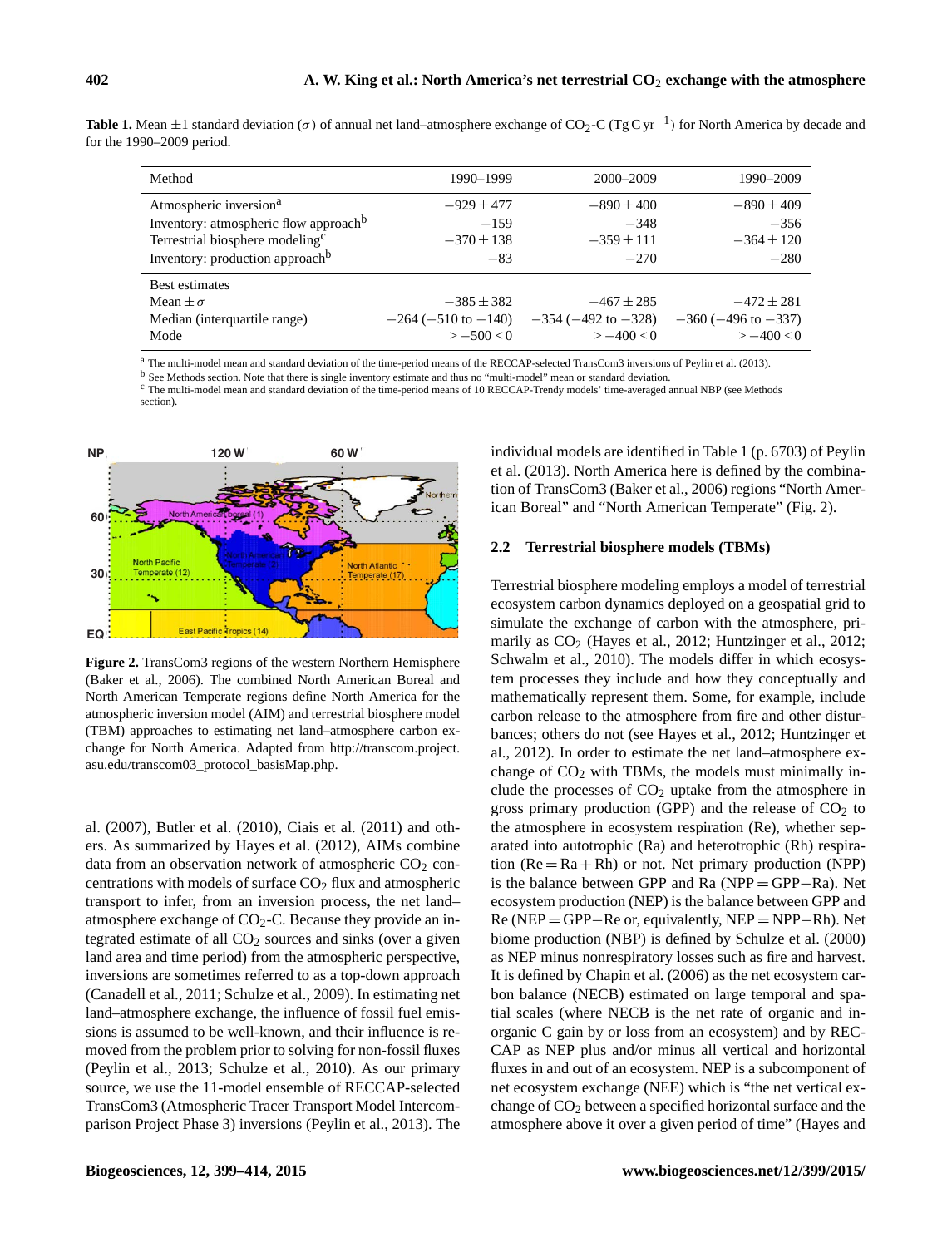Turner, 2012). NEE is equivalent to the net land–atmosphere exchange of  $CO<sub>2</sub>$ . However, NEP is often the only net exchange with the atmosphere simulated by TBMs (Hayes et al., 2012; Huntzinger et al., 2012). Thus NEP for these models is, with the sign reversed, a minimal approximation of NEE or the net land–atmosphere exchange of  $CO<sub>2</sub>$ . When the processes of  $CO<sub>2</sub>$  release from fire, land cover change or other disturbances are included in the model (as in NBP), the approximation of net land–atmosphere exchange is even closer. It should be noted, however, that while some TBMs include  $CO<sub>2</sub>-C$  loss from fire, very few, if any, include the trade and lateral transport of harvested-wood or agricultural products and their subsequent release of  $CO<sub>2</sub>$  or the influence of insect outbreaks. These models, as a class, also generally ignore CH<sub>4</sub> emissions from livestock and  $N_2O$  emissions from agriculture. However, these absences do not impact our estimate of net land–atmosphere  $CO<sub>2</sub>$  exchange from these models

Our source for results from TBMs was Version 2 of the 10 model ensemble of the GCP/RECCAP-trendy activity [\(http:](http://www-lscedods.cea.fr/invsat/RECCAP/V2/) [//www-lscedods.cea.fr/invsat/RECCAP/V2/\)](http://www-lscedods.cea.fr/invsat/RECCAP/V2/). The models in this ensemble are identified as dynamic global vegetation models (DGVMs), a subset of the larger class of TBMs (Sitch et al., 2008). We used the net biosphere production (NBP) from these models, which includes GPP, Re, and fire emissions, as the near equivalent of NEE approximating the net land–atmosphere exchange of  $CO<sub>2</sub>-C$ . We extracted the results for North America from these global models, with North America defined by the North American Boreal and North American Temperate regions of Transcom3 (Fig. 2) (Baker et al., 2006).

#### **2.3 Inventory-based methods**

Inventory-based methods for estimating net land–atmosphere  $CO<sub>2</sub>$  exchange use a combination of field survey, disturbance and land-use and management data, collectively referred to as "activity data", to estimate net carbon emissions over time (IPCC, 2006). In general, repeated measurements and activity data are used to estimate changes in carbon stocks over time, and in this study  $CO<sub>2</sub>$  exchange with the atmosphere is inferred from these changes by decomposing them into additions and losses of carbon among the major pools (Hayes et al., 2012; Pan et al., 2011). The inventory-based flux estimates are based on a calculation that includes both the change in ecosystem carbon stocks (from live biomass and dead organic-matter pools) and the change in stocks from product pools and that considers the fate of carbon harvested from the ecosystem as a result of anthropogenic land management and use. Whether, how, where and when carbon stock changes in product pools, including those resulting from trade, are considered as sources or sinks depends on the accounting approach. The different "approaches" represent variations on the conceptual framework for reporting land–atmosphere  $CO<sub>2</sub>$  emissions and removals in greenhouse gases inventories. Within each approach, there can be different "methods" based on the underlying data sets and calculations used to estimate these emissions and removals. The inventory-based accounting approaches are conceptually similar and follow common guidelines, though the details of the methods differ by country (i.e., Canada, the USA and Mexico) and sector (e.g., forest lands and crop lands).

For a comparison with estimates from the TBMs and AIMs, here we report net land–atmosphere exchange of  $CO<sub>2</sub>$ from inventories using two different accounting approaches: the "production approach" and the "atmospheric flow approach", which differ in where and when the emissions of carbon from harvested products are assigned (IPCC, 2006). The production approach assigns product emissions to the producing country (i.e., the country in which the carbon was harvested). The atmospheric flow approach assigns product emissions to the consuming country, based on stock change in the domestic product pool after adjusting for international imports and exports of harvested products. In both cases, the stock change estimates for harvested-wood product (HWP) pools include "inherited emissions" from products harvested prior to our time period of analysis. In crop lands, the change in harvested-crop product (HCP) pools is zero on an annual basis, so only the adjustment for international imports and exports influences the sink/source estimates (and only when using the atmospheric flow approach). The exception is in our estimates for Mexico, where data on neither carbon stock changes nor the fate of harvested products are currently available to researchers (Vargas et al., 2012). For Mexico we therefore use the "default approach" (IPCC, 2006), which assumes no change in the product pools, and so only carbon stock changes resulting from forest growth, deforestation and reforestation/afforestation are included. As such, we calculate only one inventory-based estimate for Mexico, but we add this same estimate to the continental totals in both the production and atmospheric flow approaches.

The two approaches are complementary in terms of assessing the role of a particular country/sector in the global carbon budget both spatially and temporally. The distinction between the two is important in terms of a comparison with other scaling approaches (Hayes et al., 2012). In general, most TBMs essentially employ the production approach where, if they consider harvested products at all, product carbon is typically assumed to be emitted from within the same grid cell as it was harvested. Thus, stock change estimates using the production approach are more appropriate for comparing inventory-based estimates with those of TBMs. On the other hand, we calculate an inventory-based flux estimate using the atmospheric flow approach as the more appropriate comparison with the AIMs. As they are based on atmospheric CO<sup>2</sup> observations combined with a transport model, AIMs should – in theory – detect a sink where the carbon was originally taken up in vegetation and a source where and when the product carbon is ultimately returned to the atmosphere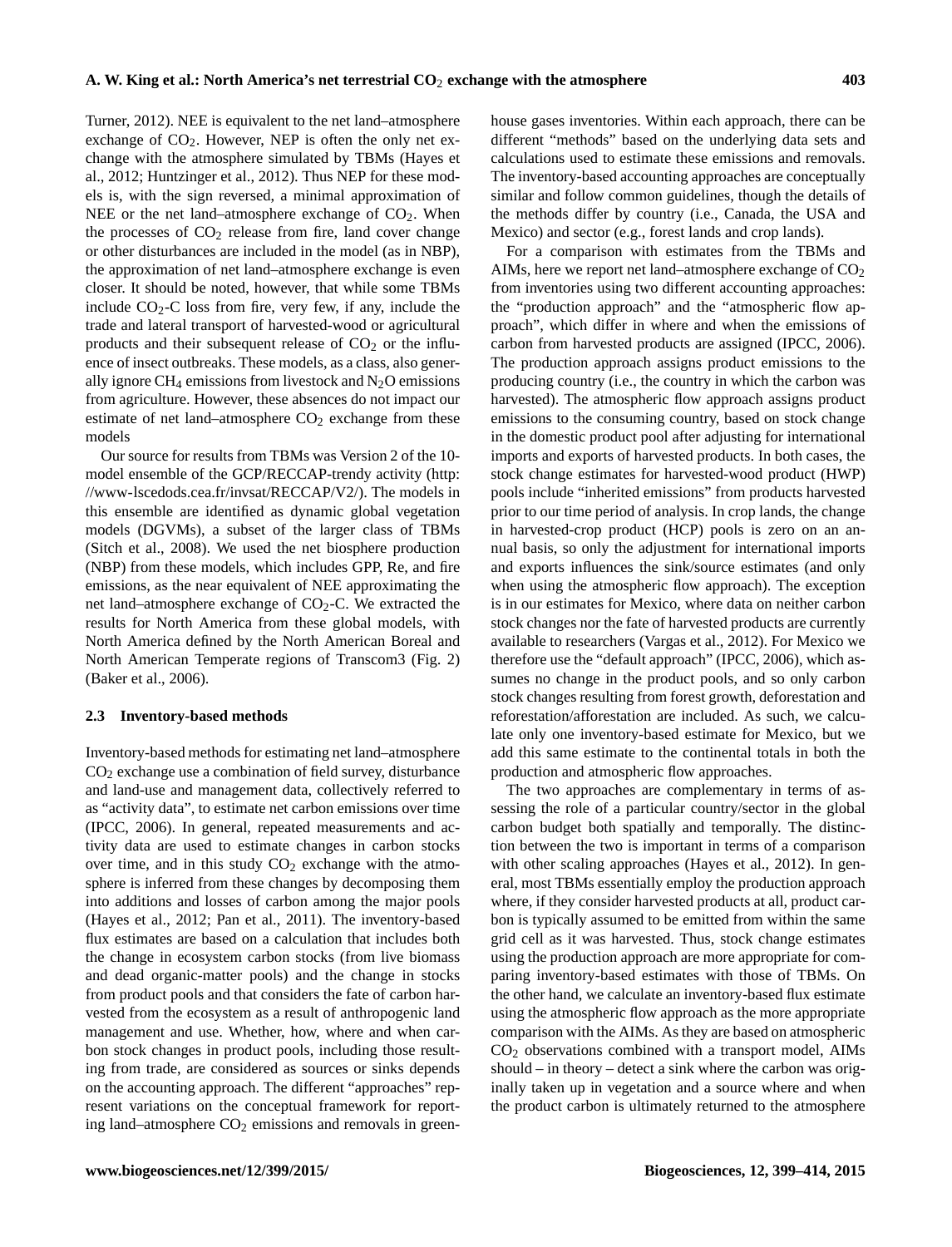through consumption or decay. These fluxes may, however, be below detection levels with current AIM technologies.

We used activity data based on national GHG (greenhouse gas) inventories from Canada and the USA to estimate the contribution of forestlands to the net land–atmosphere exchange of  $CO<sub>2</sub>-C$  for North America. Per IPCC Guidelines (IPCC, 2006), only "managed" forest lands are considered in the inventories, which excludes a large area of forest primarily in the boreal zone (i.e., the northern extent of Canada's forested area as well as interior Alaska). The Canada forest inventory uses the "gain–loss" methodology, which starts with data from a compiled set of inventories of forest carbon pools, which are then modeled forward based on the components of change, including growth, soil C respiration, natural disturbance and forest harvest (Kurz et al., 2009; Stinson et al., 2011). For the USA, forest carbon stock and stock change estimates are based on the "stock change" methodology using repeated measurements in a design-based forest inventory (Bechtold and Patterson, 2005; Smith et al., 2013; USDA Forest Service, 2013). Aboveground standingtree (both live and dead) carbon pools are directly estimated from allometric equations (Woodall et al., 2011) of individual trees measured across the national plot network, while all other forest pools are estimated from models applied at the plot-level based on specific forest attributes (Smith et al., 2013, 2006; USEPA, 2012).

Both the production and atmospheric flow approaches were used to estimate contributions of HWP to Canadian and USA carbon fluxes. In the atmospheric flow estimate for the USA, the HWP stock change calculations from the production approach (Skog, 2008) were adjusted for both imports and exports from international trade (USEPA, 2012). For Canada, however, the atmospheric flow estimate includes only exports; HWP imports to Canada are known to be very small relative to exports and are not tracked. As noted above, data on changes in HWP are not available for Mexico, and therefore the contribution of HWP is not part of the estimate of carbon fluxes for Mexico.

The estimates of net land–atmosphere  $CO<sub>2</sub>$  exchange from cropland in Canada and the USA are based on carbon stock change in agricultural soils and on imports and exports of agricultural commodities. Annual carbon flux from the herbaceous biomass in harvested crops is considered to be net zero because of the fast turnover time (decay and consumption) of this pool, with the exception of the transfer of residue carbon to soils, and the amount of carbon removed in HCP and exported from the region. In the case of agricultural soils, annual soil carbon stock change is estimated directly from activity data since soil carbon stocks are not commonly reported (West et al., 2011). Data on carbon stock change in crop land soils from Canada (Environment Canada, 2013) and the USA (West et al., 2011) were used, and estimates of carbon in HCP imports and exports were available from each country (Canadian Socio-Economic Information Management System, Statistics Canada and Foreign Agricultural

Trade of the United States, USDA Economic Research Service).

The contribution of lands in Mexico to the continental estimates of net land–atmosphere  $CO<sub>2</sub>$  exchange is derived from that country's Fifth National Communication to the United Nations Framework Convention on Climate Change (SE-MARINAT/INECC, 2012). The data represent the carbon accounting for the land use, land-use change and forestry (LU-LUCF) sector and include estimates of carbon emissions and removals resulting from changes in biomass, the conversion of forests and grasslands to agricultural use, the abandonment of farmland, and carbon stock changes in mineral soils. These estimates use the default accounting approach based on a gain–loss method, where mean carbon stock density by land cover type is distributed according the areal extent of each type at an initial point in time, and stock change is estimated according to the area of land-use change over a subsequent period of time (de Jong et al., 2010).

To these forest land and crop land estimates we also added the estimates of net land–atmosphere  $CO<sub>2</sub>$  exchange for the "tundra" region of North America (i.e., Alaska and northern Canada), as reported in the study by McGuire et al. (2012). That study also included modeled estimates, but here we used a synthesis of the observations as analogous to an "inventory" of that region's carbon fluxes. While we add estimates for this large region from an existing study, our continental total estimates do not otherwise include land–atmosphere exchanges from other ecosystem types for which inventories were not available (e.g., arid lands, grasslands, temperate wetlands, shrublands or areas of woody expansion into tundra, and grassland areas previously not forested and not meeting the definition of managed forest). Arid lands generally have low carbon stocks, but in wet years or decades could be an additional sink (Poulter et al., 2014) or source (Thomey et al., 2011) missed by the general exclusion of these lands from inventories. Similarly, a potential contribution to the North American sink is missed by the absence from the national inventories of woody encroachment into previously non-wooded lands (Hayes et al., 2012; King et al., 2012).

# **2.4 Estimating decadal mean net land–atmosphere exchange**

For each of the multi-model approaches (AIMs and TBMs) we first estimated for each decade and the entire 1990–2009 period ( $n = 10$  and 20, respectively) the mean and population standard deviation  $(\sigma)$  of each model's time series of annual net exchange for North America. The standard deviation, describing the variability of annual values about the decadal or period mean, is an index of the model's interannual variability for the period. We then averaged the model-specific time averages and standard deviations to estimate the multimodel mean and population standard deviation for each ensemble ( $n = 10$  for the AIM ensemble, and  $n = 10$  for the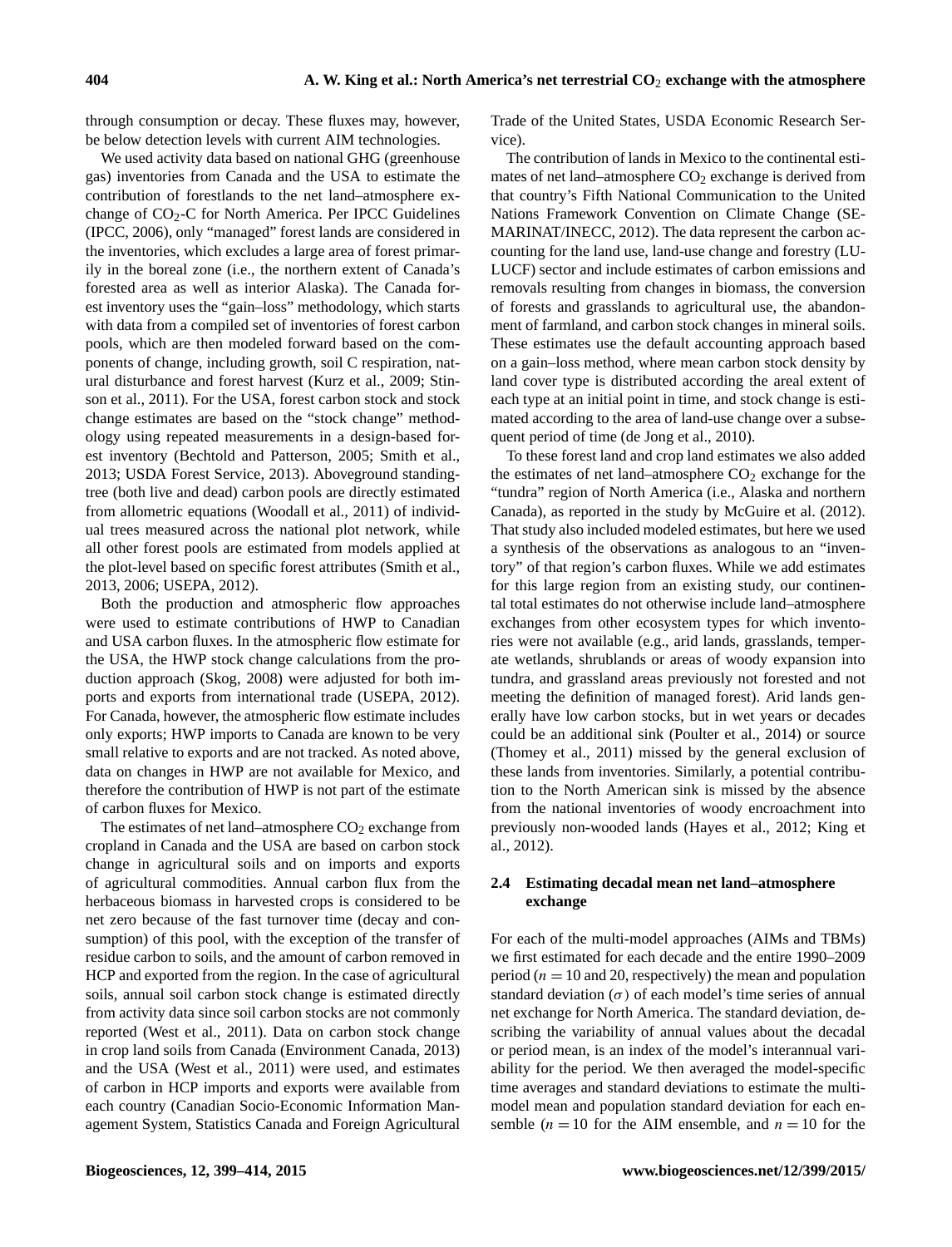TBM ensemble) for each decade and the entire 1990–2009 period. The resulting multi-model means are the estimate of net land–atmosphere exchange of  $CO<sub>2</sub>-C$  for each method and time period. There are different opinions of how to best characterize "uncertainty" in  $CO<sub>2</sub>$  flux estimates, whether to use, for example, the standard deviation, standard error, 95 % confidence intervals, inter-percentile/quartile ranges, or semiquantitative characterizations such as that used by the IPCC in communicating confidence in scientific findings. For comparison with other RECCAP regional syntheses, we followed Luyssaert et al. (2012) and Ciais et al. (2010) in using the population standard deviation of the multi-model means as a metric of the uncertainty (i.e., variability) in the multimodel estimates.

The two inventory-based estimates (the production approach and the atmospheric flow approach) are both derived from the three regional source data sets (the land carbon stock inventories of Canada, the United States and Mexico). There is no multi-inventory ensemble from which to estimate across-inventory means and standard deviations. The apparent interannual changes in stocks of the USA and Mexico confound inventory uncertainty with actual year-to-year variations in changes in stocks and are unlikely to be a reliable estimate of interannual variability in net exchange with the atmosphere. The Canadian GHG inventory does use annual information on harvest, natural disturbances and land-use change (Stinson et al., 2011), and thus interannual variability resulting from activity data is reflected in those estimates. They do not, however, include changes due to interannual variation (or long-term trends) in atmospheric chemistry and climate. Similarly, the inventories' exclusion of arid lands and range lands means that these approaches also miss interannual variation associated with temporal patterns of precipitation in those regions (Poulter et al., 2014). Accordingly, we estimate net land–atmosphere exchange of  $CO<sub>2</sub>-C$  from the inventory-based approaches using a single value, the timeaveraged mean for each period, and do not report the timeaveraged standard deviation either as an index of interannual variability or as a measure of uncertainty.

## **2.5 Fossil fuel emissions**

We also estimated the fossil fuel source for North America to characterize the land sink relative to fossil fuel emissions (King et al., 2007a) or the continent's source-to-sink ratio (King et al., 2012). Estimates were made following Andres et al. (2012) using data from Boden et al. (2013). As with the inventories, we combined emissions data from Canada, the United States and Mexico to estimate North American emissions.



**Figure 3.** Box-and-whisker diagrams of the estimates from the different methods. The bold horizontal line indicates the median, the  $+$ the mean. The upper and lower bounds of the box are the "hinges" of the Tukey box-and-whisker algorithm of R's boxplot and approximate the interquartile range. The whiskers indicate the minimum and maximum values.

### **3 Results**

Table 1 compares the estimates of average annual net land– atmosphere exchange of  $CO<sub>2</sub>-C$  for North America across the different methods. Table 2 compares the interannual variability. Most notable in Table 1 is the substantially larger estimate for the continental land sink (negative net land– atmosphere  $CO<sub>2</sub>$  exchange) from the atmospheric inversions as compared to the estimates from the other methods. The difference is on the order of at least a factor of 2 or more. This pattern has been noted before, most recently in the syntheses of Hayes et al. (2012), Huntzinger et al. (2012) and King et al. (2012).

Because we consider the estimates from the three different methods (Table 1) to all be scientifically credible, the central tendency of the distribution of those estimates can, by synthesizing or integrating across the estimates, provide some indicators of best estimates. Unfortunately the small sample size  $(n = 4)$  and the asymmetry or skew introduced by the atmospheric inversion estimate (Fig. 3) makes the arithmetic mean and standard deviation across the methods an unreliable estimate of the central tendency and spread in the estimates. However, because the mean is so commonly used to integrate across estimates, we report the across-method mean  $\pm 1$  sample standard deviation ( $\sigma$ ) in Table 1. The median and interquartile range as measure of central tendency and spread of such a skewed distribution are perhaps a more appropriate best estimate (Table 1 and Fig. 3). The small sample size makes calculation of the mode (i.e., the most frequent/likely value) difficult or a misleading estimate of central tendency.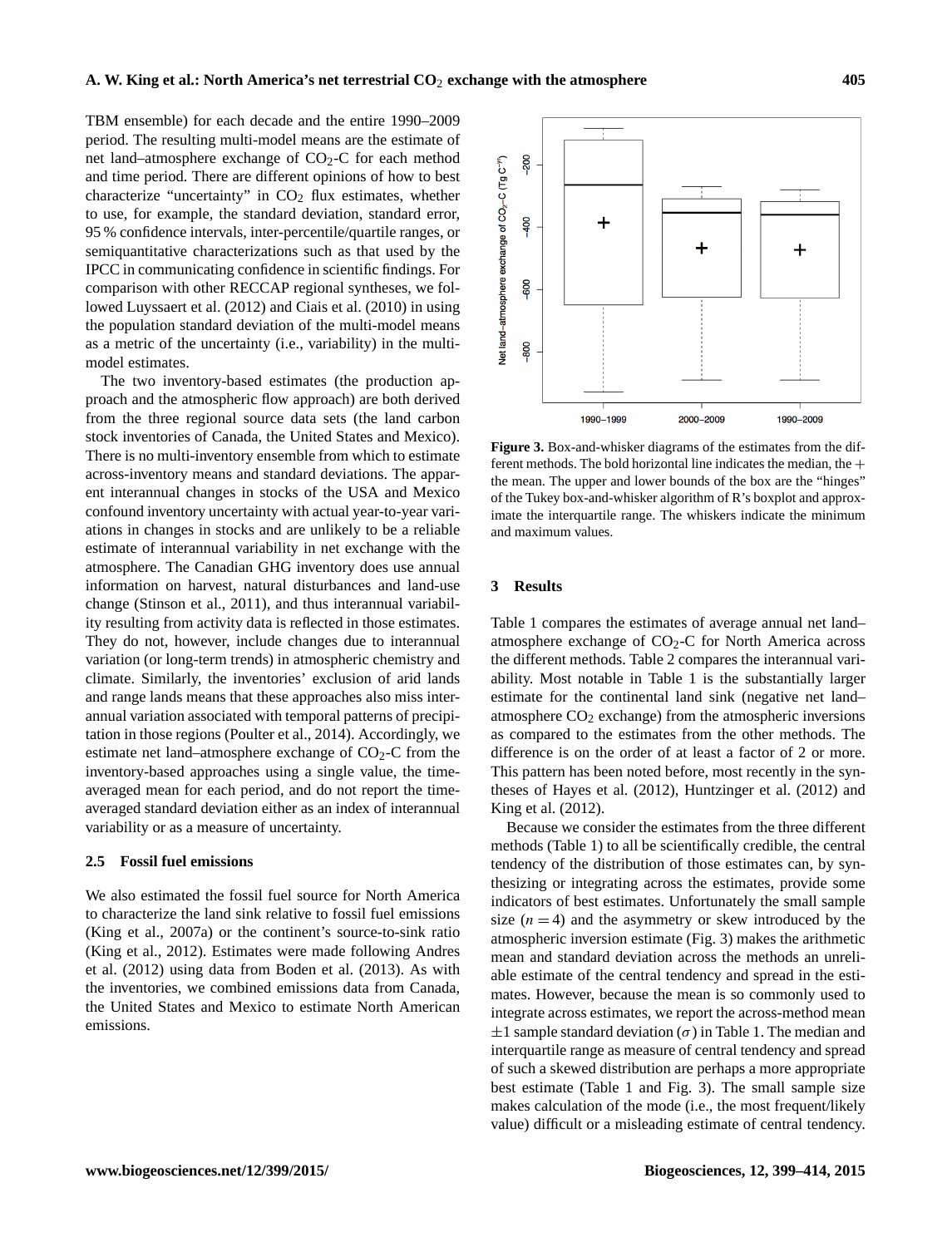Table 2. Interannual variability of annual net land–atmosphere exchange of CO<sub>2</sub>-C (Tg C yr<sup>-1</sup>) for North America by decade and for the 1990–2009 period. The population standard deviation (σ) of annual exchange is used as an index of interannual variability.

| Method                                                                            | 1990-1999                        | 2000-2009                        | 1990–2009                        |
|-----------------------------------------------------------------------------------|----------------------------------|----------------------------------|----------------------------------|
| Atmospheric inversion <sup>a</sup><br>Terrestrial biosphere modeling <sup>b</sup> | $316 \pm 156$<br>$218 \pm 73$    | $368 \pm 115$<br>$250 \pm 52$    | $364 \pm 129$<br>$239 \pm 58$    |
| <b>Best estimates</b><br>Mean $\pm \sigma$<br>Median (interquartile range) $c$    | $267 \pm 69$<br>267 (242 to 292) | $309 \pm 83$<br>309 (280 to 338) | $302 \pm 88$<br>302 (270 to 333) |

<sup>a</sup> The multi-model mean  $(\pm 1\sigma)$  of individual within-model standard deviations from the time-averaged (see Table 1) atmospheric inversion estimates of net land–atmosphere exchange (see Methods section) for each time period for the RECCAP-selected TransCom3 AIMs models (Peylin et al., 2013).

<sup>b</sup> The multi-model mean  $(\pm 1\sigma)$  of individual within-model standard deviations from the time-averaged annual NBP (Table 1 and Methods section) for each time period for 10 RECCAP-Trendy models.

<sup>c</sup> With only two estimates there is no asymmetry in the distribution as evidenced by the equivalence of mean and median; likewise there is no mode.



Figure 4. Fossil fuel CO<sub>2</sub> emissions for various political units. Solid lines represent annual emissions, and dashed lines represent the decadal mean of emissions. The sum of countries is used to represent total global emissions in this plot. This allows comparison of emissions on an equal basis as all emissions are based on apparent consumption data and not production data (see Andres et al. (2012) for a fuller discussion of the differences). The global values used here are less than those in the CDIAC (Carbon Dioxide Information Analysis Center) archive [\(http://cdiac.esd.ornl.gov/trends/emis/tre\\_](http://cdiac.esd.ornl.gov/trends/emis/tre_glob_2010.html) [glob\\_2010.html\)](http://cdiac.esd.ornl.gov/trends/emis/tre_glob_2010.html), mainly due to the exclusion of bunker fuels. Data from Boden et al. (2013).

However, inspection and a simple histogram of the estimates suggest a modal estimate of  $<$ 400 Tg C yr<sup>-1</sup> as an alternative, if imprecise, across-method estimate for 1990–2009.

Results in Table 2 are suggestive of some tendency for an increase in interannual variability in net land–atmosphere exchange in the 2000–2009 decade relative to the preceding 1990–1999 decade. However, given the relatively short 10 year spans and intradecadal variability, any apparent trend should be considered cautiously and the standard deviation for the entire 20-year period a sounder indicator of interannual variability in North America's terrestrial sink.

Across approaches, the atmospheric inversions show somewhat greater interannual variability than the TBMs (Table 2). Raczka et al. (2013) similarly showed that TBMs consistently underestimated the amplitude of interannual variability with respect to flux tower records across North America.

Figure 4 displays the fossil fuel  $CO<sub>2</sub>$  emissions for the three countries, their sum and the sum of all countries around the world (i.e., global emissions). Solid lines represent annual emissions and dashed lines represent the decadal mean of emissions. For most political units shown, the decadal means well represent the annual emissions on this scale. Only for global emissions, especially in the latter decade, is the decadal mean a poor representation of the annual emissions. Emissions from Mexico and Canada are too similar in magnitude to be easily discernible from each other in this figure.

Table 3 displays the numerical details of Fig. 4 as well as relative percentages of smaller political units to larger political units. In terms of mass emitted globally in the calendar year of 2010, out of 216 countries, the USA is the second largest emitter, Canada is ranked at no. 9 and Mexico is ranked at no. 13. Prior to 2006, USA emissions ranked at no. 1; thereafter China has had the largest emissions (Global Carbon Atlas, 2014; Le Quéré et al., 2014). In 2010, North America as a whole is ranked at no. 2 behind China. For the period 1990–2009, uncertainty (in Tg C yr<sup>-1</sup>) was higher in Mexico (∼ 10 % of mean), lower for Canada (∼ 2 % of mean) and substantially lower in the USA ( $\sim$  0.02 % of the mean) (Table 3).

Table 4 is as Table 1 but with the entries replaced by the estimates of the terrestrial sink as a percentage of North American fossil fuel emissions. These proportions range across methods and decades from nearly 60 % to as low as 5 %, with a best estimate of perhaps 20–30 %. There is no clear decadal trend in the sink as a proportion of fossil fuel emissions; some methods suggest an increase, others a decrease, and, with the exception of the inventory-based estimates, the changes are small. However, again, as in Table 2, the relatively short record means any apparent change over time in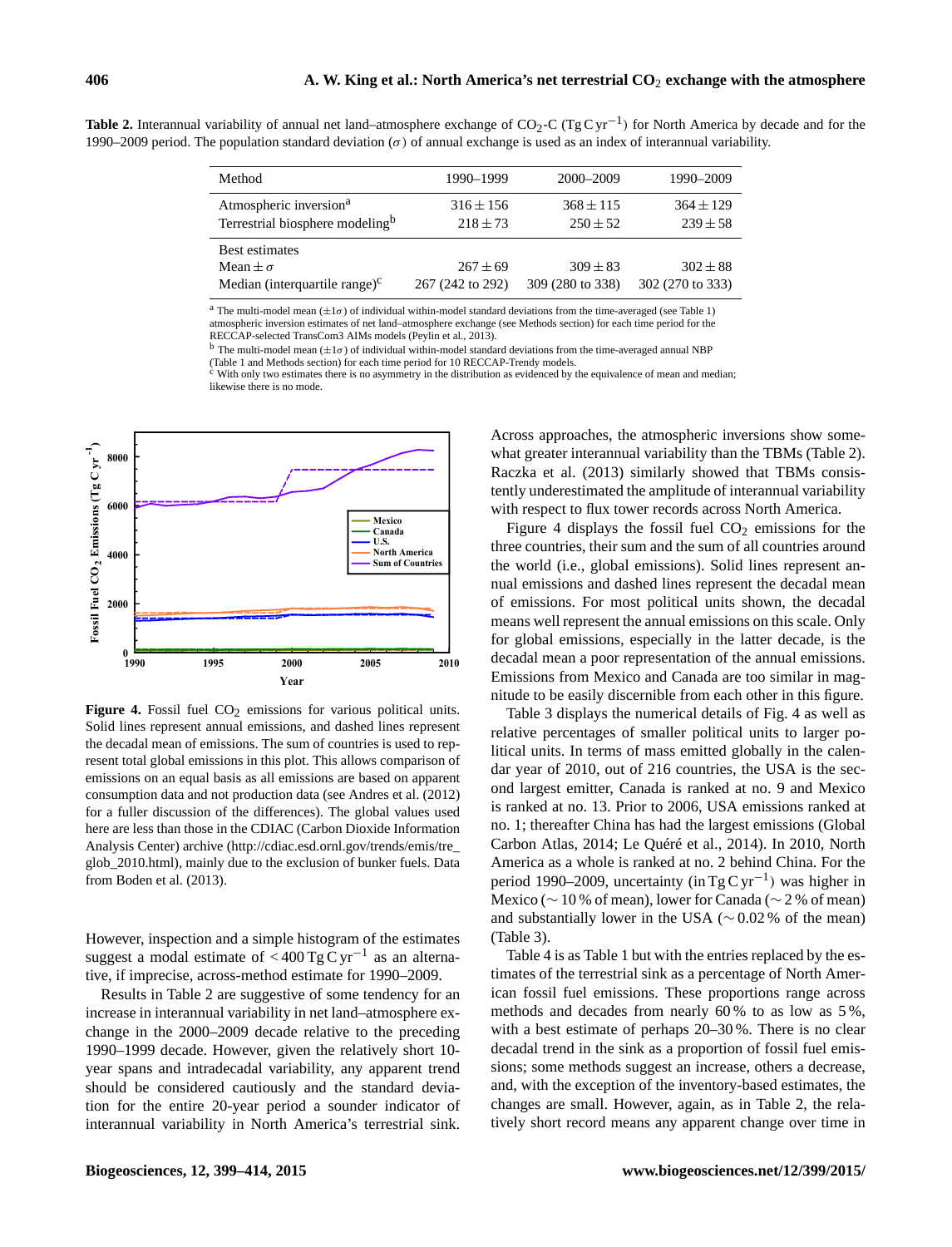**Table 3.** Mean, standard deviation, uncertainty and relative percentage of emissions for various political units and years. The standard deviation of the time-averaged mean is indicated by σ. Uncertainty is our best assessment of how well we know the mean, integrating the variability of the data with knowledge of the quality of the data. North America's percentage of global total does not equal the sum of its components due to rounding. Flux data from Boden et al. (2013); uncertainty estimate from Andres (unpublished data).

|                      | Years                               | Mean<br>(Tg C)                | $\sigma$<br>(Tg C)         | Uncertainty<br>(Tg C)      | Emissions (%)<br>of N. America | Emissions (%)<br>of global total |
|----------------------|-------------------------------------|-------------------------------|----------------------------|----------------------------|--------------------------------|----------------------------------|
| Canada               | 1990–1999<br>2000–2009<br>1990-2009 | 129.34<br>147.75<br>138.54    | 6.42<br>4.51<br>10.75      | 2.59<br>2.95<br>2.77       | 8                              | $\overline{c}$                   |
| Mexico               | 1990–1999<br>2000–2009<br>1990-2009 | 93.54<br>115.47<br>104.50     | 5.75<br>7.92<br>12.96      | 9.45<br>11.66<br>10.55     | 6                              | $\overline{c}$                   |
| <b>United States</b> | 1990-1999<br>2000-2009<br>1990-2009 | 1404.90<br>1548.94<br>1476.92 | 69.42<br>38.89<br>91.39    | 28.10<br>30.98<br>29.54    | 86                             | 22                               |
| N. America           | 1990–1999<br>2000–2009<br>1990-2009 | 1627.78<br>1812.16<br>1719.97 | 80.11<br>43.44<br>112.48   | 34.95<br>39.41<br>37.18    | 100                            | 25                               |
| Global               | 1990–1999<br>2000-2009<br>1990–2009 | 6169.80<br>7471.66<br>6820.73 | 162.90<br>653.98<br>806.73 | 203.72<br>271.50<br>237.61 |                                | 100                              |

the sink strength relative to fossil fuel emissions should be considered cautiously and should not be considered significant, statistically or otherwise.

Table 5 is as Table 1 but with the entries replaced by the estimates as a percentage of the global land sink estimated by difference to balance the global carbon cycle (Le Quéré et al., 2013). The average global net land–atmosphere exchanges are  $-2460$ ,  $-2320$  and  $-2390$  Tg C yr<sup>-1</sup> for the periods 1990–1999, 2000–2009 and 1990–2009, respectively. While this is a crude comparison because the global terrestrial sink is not thought to be uniformly dispersed geographically, the numbers in Table 5 around 15 % are in keeping with the approximately 16 % of the global land surface (minus Greenland and Antarctica) represented by North America (minus Greenland). North America is approximately 21 % of the Northern Hemisphere land surface. While the majority of the global land sink is likely in the Northern Hemisphere (Field et al., 2007), it is unlikely that the entire global sink is in the Northern Hemisphere. Nevertheless, the atmospheric inversion estimates of the North American sink at slightly less than 40 % of the global sink suggest a North American sink disproportional to North America's share of the Northern Hemisphere land surface. However, the across-method mean and mode estimates (Table 5) indicate a sink approximately proportional to North America's relative land area as part of the Northern Hemisphere.

## **4 Discussion and conclusions**

All estimates of North America's net land–atmosphere exchange of  $CO<sub>2</sub>-C$  synthesized in this study are negative values (Table 1), indicating a net exchange from atmosphere to land (i.e., net land uptake of  $CO<sub>2</sub>-C$ ). We therefore conclude, along with most previous assessments, that the vegetation and soils of North America were a sink for atmospheric  $CO<sub>2</sub>$  over the decades of 1990–2009. Our estimates of the net land sink for 1990–2009 range from as large as  $-890 \pm 409$  Tg C yr<sup>-1</sup> (multi-model mean  $\pm \sigma$ ) to as small as  $-280 \text{ Tg C yr}^{-1}$ , with the estimates from atmospheric inversions and from the inventory-based production approaching the large and small ends of that range, respectively. The ranges for the decades 1900–1999 and 2000– 2009 are  $-929 \pm 477$  to  $-83$  Tg C yr<sup>-1</sup> and  $-890 \pm 400$  to −270 Tg C yr−<sup>1</sup> , respectively. The atmospheric inversion and inventory-based production approach are again the high and low ends of those ranges. The State of the Carbon Cycle Report's (SOCCR) (King et al., 2007b) synthesis and assessment of the North American carbon cycle estimate of the North American terrestrial sink circa 2003 based on inventories was  $-500$  Tg C yr<sup>-1</sup> with an uncertainty of  $\pm 50\%$ <sup>1</sup> (Pacala et al., 2007). Our inventory-based estimates are lower

<sup>&</sup>lt;sup>1</sup>This is the range relative to the estimate of  $-500 \text{ Tg C yr}^{-1}$ which the authors were highly (95 %) confident included the actual value. This is not a coefficient of variation comparable to the standard deviation used in this paper as a measure of uncertainty (i.e., variability) surrounding a mean estimate. It is also not the 95 % con-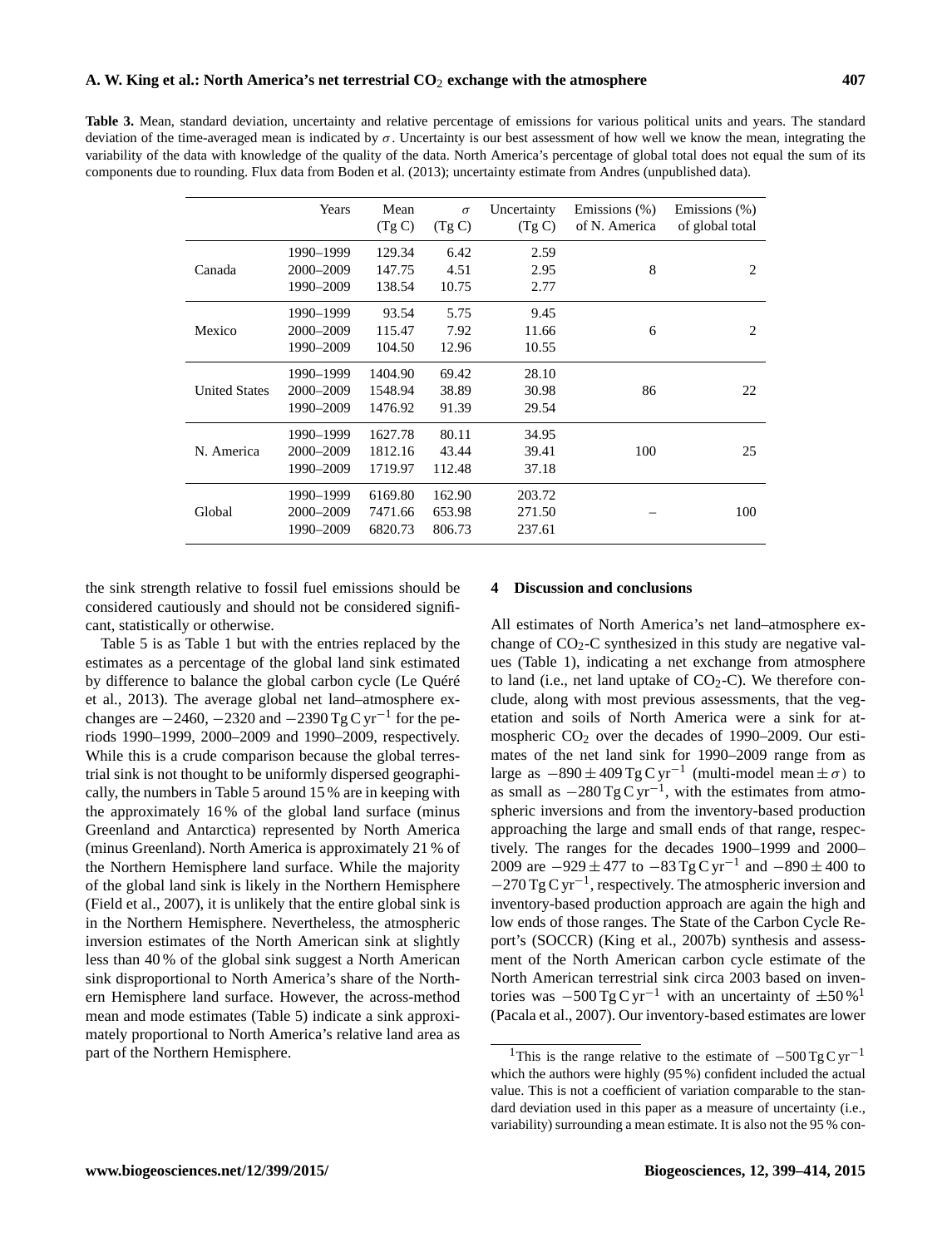**Table 4.** Mean annual net land–atmosphere exchange of  $CO_2$ -C for North America by decade as a percentage of North American fossil fuel emissions (from Table 3). Note that these are independent proportions and do not add up to 100 %.

| Method                               | 1990-1999 | 2000-2009 | 1990-2009 |
|--------------------------------------|-----------|-----------|-----------|
| Atmospheric inversion                | 57%       | 49 %      | 52%       |
| Inventory: atmospheric flow approach | 10 %      | 19%       | 21 %      |
| Terrestrial biosphere modeling       | 23%       | 20 %      | 21 %      |
| Inventory: production approach       | 5 %       | 15%       | 16%       |
| <b>Best estimates</b>                |           |           |           |
| Mean                                 | 24 %      | 26%       | 27%       |
| Median                               | 16%       | 20 %      | 21 %      |
| Mode                                 | < 31%     | < 28 %    | 29 %      |

than that of the SOCCR because, while our estimates include the contribution of tundra, they are based on forest and cropland inventories and exclude additional but highly uncertain sinks such as woody encroachment into previously non-woody ecosystems, wetland sinks and sequestration in rivers and reservoirs included in the SOCCR estimate. The SOCCR found woody encroachment to be a relatively large sink of  $-120 \text{ Tg C yr}^{-1}$ , second only to the forest sink but with an uncertainty of  $>100\%$ . We feel justified in leaving these additional uncertain sinks out of inventory-based estimates until the uncertainty is reduced by further study. These additional sinks contribute, however, to the estimates from the AIMs and TBMs and may be partially responsible for their larger sink estimates relative to inventory-based estimates. A post-SOCCR assessment for circa 2000–2005 synthesizing atmospheric inversion, TBM and inventorybased approaches estimated a North American land sink of  $-634 \pm 165$  <sup>2</sup> Tg C yr<sup>-1</sup> (King et al., 2012). Our best estimate for 2000–2009 based on the average across methods is  $-472 \pm 281$  (mean  $\pm \sigma$ ) (Table 1). Our best estimate based on the median of the estimates from different methods is −360 Tg C yr−<sup>1</sup> , with 68 % percent of the estimates (equivalent to the proportion represented by  $\pm 1$  standard deviation) in the range  $-638$  to  $-316$  Tg C yr<sup>-1</sup>. Synthesizing across these syntheses, we conclude the North American land sink for the first decade of the 21st century was most likely in the range of  $-300$  to  $-600$  Tg C yr<sup>-1</sup> but with a relative uncertainty of  $\pm 65$ –78% to be highly (95%) confident that the actual value lies within even that large range.

We have made no attempt to resolve temporal trends in the estimates of net land–atmosphere exchange due to the relatively short time frame. However, Kurz et al. (2008) found that Canada's managed forests switched from being a GHG sink to a source in 2002 as a result of large insect outbreaks, and those forests have been a carbon source for all but two (2008–2009) of the subsequent years (through 2012) (Environment Canada, 2014; Stinson et al., 2011). If there had been no change in disturbance in either the United States or Mexico over that period, the North American sink might be expected to decline between the decades of 1990–1999 and 2000–2009. There is perhaps some suggestion of a shift in that direction in the AIM estimates and perhaps the TBM estimates (Table 1), but the uncertainties are very large and any conclusion, as noted above, is tentative at best. Moreover, the inventory-based estimates suggest an increase in the sink (Table 1). Increases in natural disturbances (a declining sink) are offset by simultaneous decreases in harvest rates (an increasing sink), and these two opposing trends in the activity data may make it difficult to identify a clear overall trend in the CO<sup>2</sup> balance using inventory-based methods. Decadal changes in disturbance like those reported by Kasischke et al. (2013) likely influence the North American sink, but a clear definitive signal of that influence in the estimates given their uncertainties is elusive.

The North American land sink is only a fraction of the fossil fuel emissions from the region for that same period (Table 4). The source : sink ratio for the 1990–1999 decadal average ranges across methods from approximately 1628 : 83 (nearly 20 : 1, the estimate from inventories using the production approach) to as low as 1628 : 929 (nearly 2 : 1, the atmospheric inversion estimate). For the 2000–2009 decade that range is from 1812 : 270 (nearly 7 : 1) to 1812 : 890 (approximately 2 : 1), with the inventory-based production approach and atmospheric inversion approach again generating that range. For the entire 1990–2009 period that range is from 1720 : 280 (approximately 6 : 1) to 1720 : 890 (nearly 2 : 1). Based on best estimates of the land sink for that entire period, the ratio is in the range of  $1720:360$  (nearly  $5:1$ ) based on the median estimate and 1720 : 472 (nearly 4 : 1) based on the average estimate. In the SOCCR the North American source : sink ratio circa 2003 was estimated at approximately 3 : 1 (King et al., 2007a). King et al. (2012) also estimated a source : sink ration of approximately 3 : 1 for the period 2000–2005. The larger potential value of 4 : 1 reported here is attributable to a smaller estimate of the sink based on the median value of the multiple methods (Table 1). Considering both the fossil fuel emissions source and the land sink, North America was a net contributor to the growth of  $CO<sub>2</sub>$  in the atmosphere in the late 20th century and early 21st century, with emissions exceeding the land sink by at least a factor of 3.

Both methods (AIMs and TBMs) for which we could calculate the time-average standard deviation as a measure of interannual variability show greater variability in the 2000– 2009 decade than in the previous decade. However, as noted in the Results section above, the relatively short record and the averaging by decade make us hesitant to draw any conclusions about changes in interannual variability from decade to decade for any of the approaches. A time series analysis of variability over a longer time period is likely needed to determine whether the North American land sink has been increasing or decreasing, and any such trend may well vary

fidence interval although it is more comparable to that measure of uncertainty than the standard deviation used here.

<sup>&</sup>lt;sup>2</sup>Multi-method mean  $\pm$ 1.96 standard error of the mean.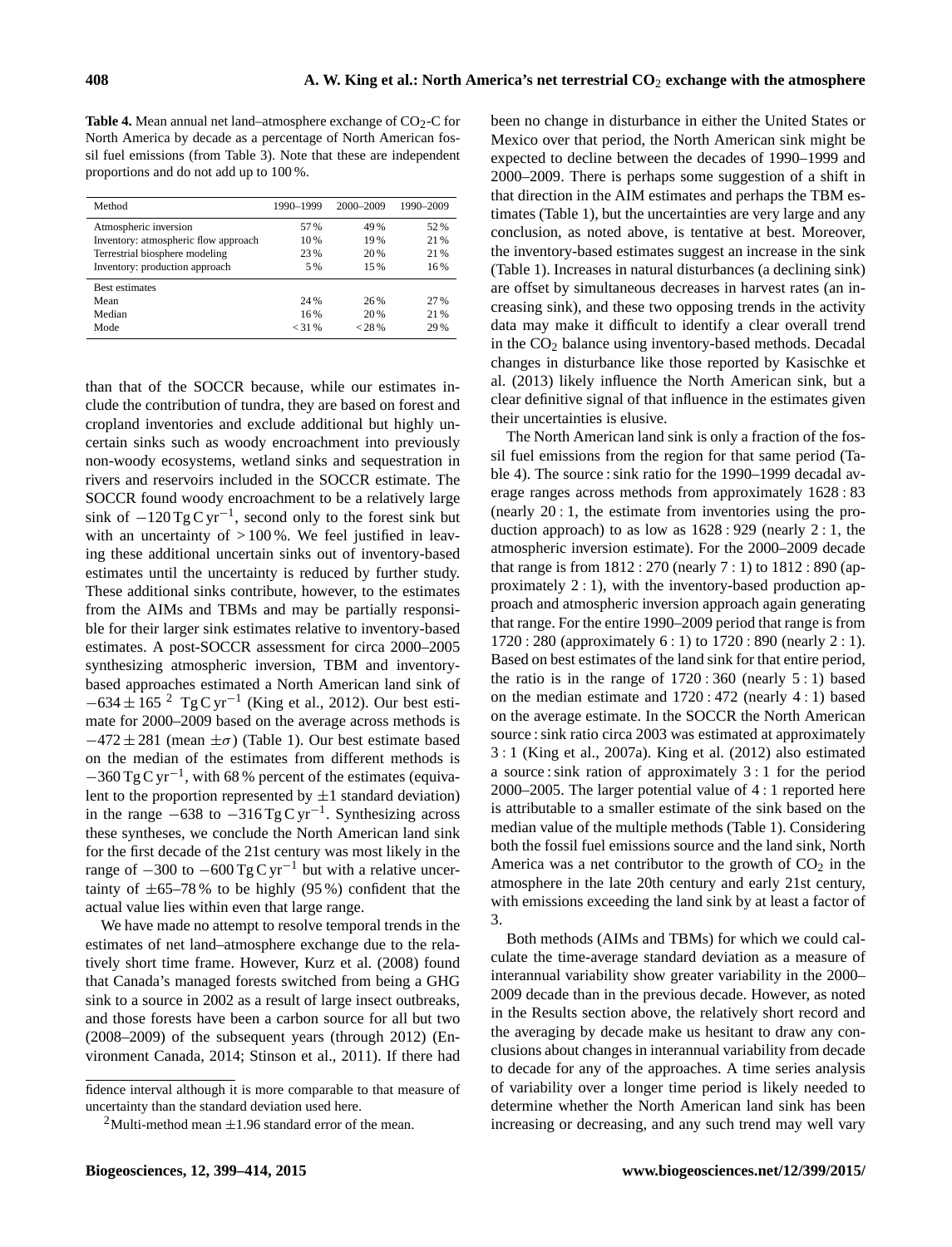**Table 5.** Estimates of mean annual net land–atmosphere exchange of CO2-C for North America by decade and for 1990–2009 as a proportion of the global mean annual net land–atmosphere exchange for those same periods.

| Method                               | 1990-1999 | 2000-2009 | 1990-2009 |
|--------------------------------------|-----------|-----------|-----------|
| Atmospheric inversion                | 38%       | 38%       | 37%       |
| Inventory: atmospheric flow approach | 6 %       | 15 %      | 15%       |
| Terrestrial biosphere modeling       | 15%       | 15 %      | 15%       |
| Inventory: production approach       | 3 %       | 12%       | 12%       |
| <b>Best estimates</b>                |           |           |           |
| Mean                                 | 16%       | 20 %      | 20 %      |
| Median                               | 11%       | 15%       | 15%       |
| Mode                                 | $< 20\%$  | < 22 %    | < 21%     |

with approach. We can say, however, that the AIMs show larger variability than the TBMs (Table 2). Whether this is due to the inversions "seeing" variable net land–atmosphere exchanges not well represented in the TBMs or to some unidentified source of error in the AIMs is unclear. Findings by Poulter et al. (2014) showing the influence of Southern Hemisphere arid grasslands in wet years on interannual variation in the global carbon sink suggest that it may very well be the former. The work of Raczka et al. (2013) showing that TBMs systematically underestimate NEE relative to North American flux towers also points to the conclusion that AIMs are capturing interannual variability in net land–atmosphere  $CO<sub>2</sub>$  exchange not well represented by TBMs.

Different methods for estimating the net land–atmosphere exchange of  $CO<sub>2</sub>$  of North America continue to generate different estimates of that flux (Hayes et al., 2012; Huntzinger et al., 2012; King et al., 2012) as in this study. Although the different methods all attempt to estimate the same net land– atmosphere flux, the methods account for different components of that exchange (Fig. 1). The atmospheric inversions are influenced by all land–atmosphere exchanges. The TBMs only account for net exchange from those ecosystems and processes that they actually simulate, and the inventorybased estimates are limited to the ecosystems that are actually included in the inventories (e.g., managed forests, as defined by those responsible for the inventory, but not arid lands, grasslands, croplands, wetlands and other non-forest categories). These differences in fluxes captured by the different methods likely contribute to the different estimates.

Disturbance, natural and human, plays an important role in determining North America's net land–atmosphere  $CO<sub>2</sub>$ exchange (Kasischke et al., 2013; King et al., 2012). Indeed, much if not most of the early 21st century North American land sink can be attributed to the recovery of forests from earlier disturbance, primarily human clearing and harvesting in the United States (Goodale et al., 2002; Hayes et al., 2012; Huntzinger et al., 2012; King et al., 2012; Myneni et al., 2001; Pacala et al., 2007; Pan et al., 2011). On annual to decadal time scales, the contributions from disturbance are generally greater than those from enhanced GPP with rising atmospheric  $CO<sub>2</sub>$  or in response to variations in weather (Luyssaert et al., 2007). The variety of disturbance types, heterogeneity in the spatial and temporal characteristics of disturbance regimes and disturbance intensity, and the many ways in which disturbance can impact terrestrial ecosystem processes in North America (Kasischke et al., 2013) lead to complexity in quantifying the specific contribution of disturbance to net land–atmosphere exchange. The source–sink consequences of disturbance change over time (Amiro et al., 2010; Liu et al., 2011). For example, a forest fire releases  $CO<sub>2</sub>$  to the atmosphere during combustion (a source); the reduction in canopy results in an imbalance between GPP and Re, which can reduce the sink represented by a formerly aggrading forest or convert the landscape to a source, while Rh exceeds NPP with lags between Re and Rh (Harmon et al., 2011). Over time, as the forest recovers, NPP exceeds Rh, and the regrowing forest is a sink for atmospheric  $CO<sub>2</sub>$  (Kurz et al., 2013).

The three approaches for estimating net land–atmosphere  $CO<sub>2</sub>$  exchange differ in how they perceive or represent contributions from disturbance. Atmospheric inversion modeling captures the influence of disturbance contributions to patterns in atmospheric  $CO<sub>2</sub>$  concentrations but cannot generally attribute those changes to disturbances or disturbance types without additional effort involving carbon monoxide or other atmospheric gases, carbon isotopes or structured attribution analyses (Keppel-Aleks et al., 2014; Randerson et al., 2005). Inventory-based estimates capture the impact of disturbance on changes in carbon stock, but the carbon accounting might (e.g., the Canadian forest inventory) or might not (e.g., the USA and Mexico forest inventories) explicitly consider disturbances. In the USA, knowledge from other sources about areas burned (and other disturbances) can be used to inform GHG emissions estimates and allow for at least some attribution of specific disturbance to changes in carbon stocks even when disturbances are not explicitly accounted for. Terrestrial biosphere modeling can attribute land–atmosphere  $CO<sub>2</sub>$  exchange to specific disturbances but only those which the model explicitly represents, and the models differ considerably in which disturbance types they include and how they represent those disturbances and the consequences for  $CO<sub>2</sub>$  exchange with the atmosphere (Hayes et al., 2012; Huntzinger et al., 2012; Liu et al., 2011; Sitch et al., 2013). For example, some models include fire as an internal prognostic variable, others as an external forcing and some not at all (Huntzinger et al., 2012; Sitch et al., 2013). Incomplete representation or misrepresentation of disturbances by the TBMs likely contribute to differences between the TBM estimate and the AIM and inventory-based estimates. Williams et al. (2012) used information on age structure from USA forest inventory data to parameterize the disturbance and recovery processes of a carbon cycle model similar to the TBMs reported on here. They found a much smaller net carbon sink for conterminous USA forests than previous estimates using those inventory data in stock change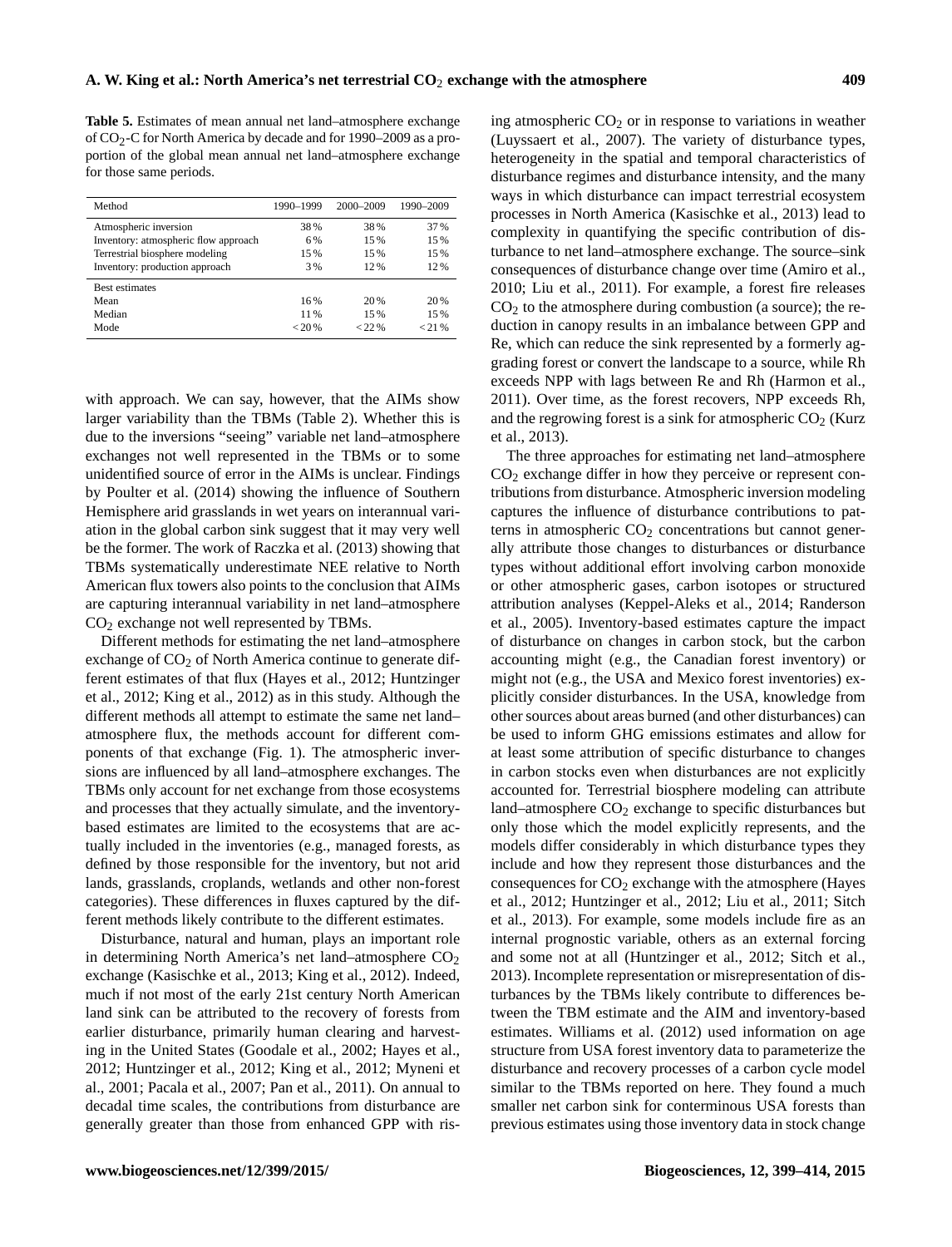approaches, like those of the inventory-based estimates here (Williams et al., 2012). The same source of data used in different methods can yield different results. Particulars of how disturbance is represented in inventories are also likely responsible for some portion of the difference between AIM and inventory-based estimates of net atmosphere  $CO<sub>2</sub>$  exchange.

Within-method uncertainties also contribute to the differences in estimates and the uncertainty surrounding those estimates (Enting et al., 2012). Each method involves numerous assumptions and myriad sources of uncertainty: transport uncertainty, limited atmospheric data and inversion methodology in the atmospheric inversions; parameter, process and input data uncertainty in the TBMs; and uncertainty in estimating carbon stock from a limited number of observations of tree height and diameter in forest inventories are just a few examples. In principle, the different estimates should agree, but the uncertainty in a method's estimate may cloud that agreement. Multiple and diverse sources of uncertainty within methods make the reconciliation of the estimates by reducing uncertainty more difficult.

The approaches also differ in their coverage of subregional heterogeneity in ecosystem types. Atmospheric inversions estimate the total land–atmosphere  $CO<sub>2</sub>$  exchange from a given region, including any fluxes associated with carbon traded across the region's boundaries, while inventory-based approaches estimate only those exchanges from ecosystem types represented in the inventories (most commonly forest and cropland) and may or may not represent trade of products from those ecosystem types. As such, estimates from AIMs may capture fluxes missed by inventory-based estimates, while inventory-based estimates can attribute emissions to specific ecosystems, thereby assisting in the management of carbon sources and sinks. Likewise, the estimates from TBMs only include those ecosystem types and fluxes simulated by the models but can attribute those fluxes to particular processes and ecosystems that might be managed.

Differences in the treatment of trade, fire, insects, landuse change, methane and methane conversions, arid regions, and permafrost and peatland processes are among the many possible contributions to differences in estimated net land– atmosphere exchange among and within the approaches. Years of research have provided information on these various components, but no single comprehensive, integrated, agreed-upon treatment of them in their entirety exists for the attribution of the net flux estimated by the AIMs, to guide national carbon inventories, or for the implementation in TBMs. Efforts to resolve differences among approaches and the specific attribution of the North American sink will likely require a community effort to test specific hypotheses involving, initially at least, one or a very small combination of these components. Recent indications by Poulter et al. (2014) of the influence of arid lands under El Niño conditions combined with the uncertain contribution of woody encroachment to the North American land sink (Hayes et al., 2012;

King et al., 2007a) suggest more attention to woody biomass changes in arid and semiarid environments as a promising area of investigation. This attention might include a focus on these lands and dynamics in an inter-model comparison of TBMs or structured synthesis and perhaps additional observations of carbon inventories for these regions.

There is some indication of convergence in the estimates from the different methods across previous syntheses (Hayes et al., 2012; King et al., 2007b, 2012) and the work presented here, suggesting a North American land sink in the first decade of the 21st century in the range of −300 to −600 Tg C yr−<sup>1</sup> . The convergence of inventories with AIMs has been shown for one data-rich region of North America for 1 year (Schuh et al., 2013), but the level of observational and analytic effort put into this study has not yet been replicated on the continental scale. However, with additional synthesis and assessment within continents, the North American Carbon Program's regional and continental interim synthesis activities (Huntzinger et al., 2012; Schuh et al., 2013), for example, and with inter-continental syntheses like REC-CAP (Canadell et al., 2011; Ciais et al., 2010), there may be further convergence and an improved understanding of remaining differences. Either or both will improve not only the scientific understanding of the carbon cycle but the input into considerations of national and international carbon policy as well.

*Acknowledgements.* We thank Devin A. White of the Geographic Information Science and Technology Group, Oak Ridge National Laboratory, for the calculation of internally consistent North American, Northern Hemisphere, and global land areas. Research and preparation of this report was sponsored by the US Department of Energy (DOE), Office of Science, Biological and Environmental Research (BER), Climate & Environmental Sciences Division, and was performed at Oak Ridge National Laboratory (ORNL). ORNL is managed by UT–Battelle, LLC, for the DOE under contract DE-AC05-00OR22725. The manuscript has been co-authored by employees of a contractor of the US government under contract DE-AC05-00OR22725. Accordingly, the US government retains a nonexclusive, royalty-free license to publish or reproduce the published form of this contribution, or allow others to do so, for US government purposes. R. Vargas acknowledges support from NASA under the Carbon Monitoring System (NNX13AQ06G). K. J. Davis acknowledges support from NASA's Terrestrial Ecosystems and Carbon Cycle Program. Any use of trade, firm, or product names is for descriptive purposes only and does not imply endorsement by the USA Government.

Edited by: J. Canadell

## **References**

Amiro, B. D., Barr, A. G., Barr, J. G., Black, T. A., Bracho, R., Brown, M., Chen, J., Clark, K. L., Davis, K. J., Desai, A. R., Dore, S., Engel, V., Fuentes, J. D., Goldstein, A. H., Goulden,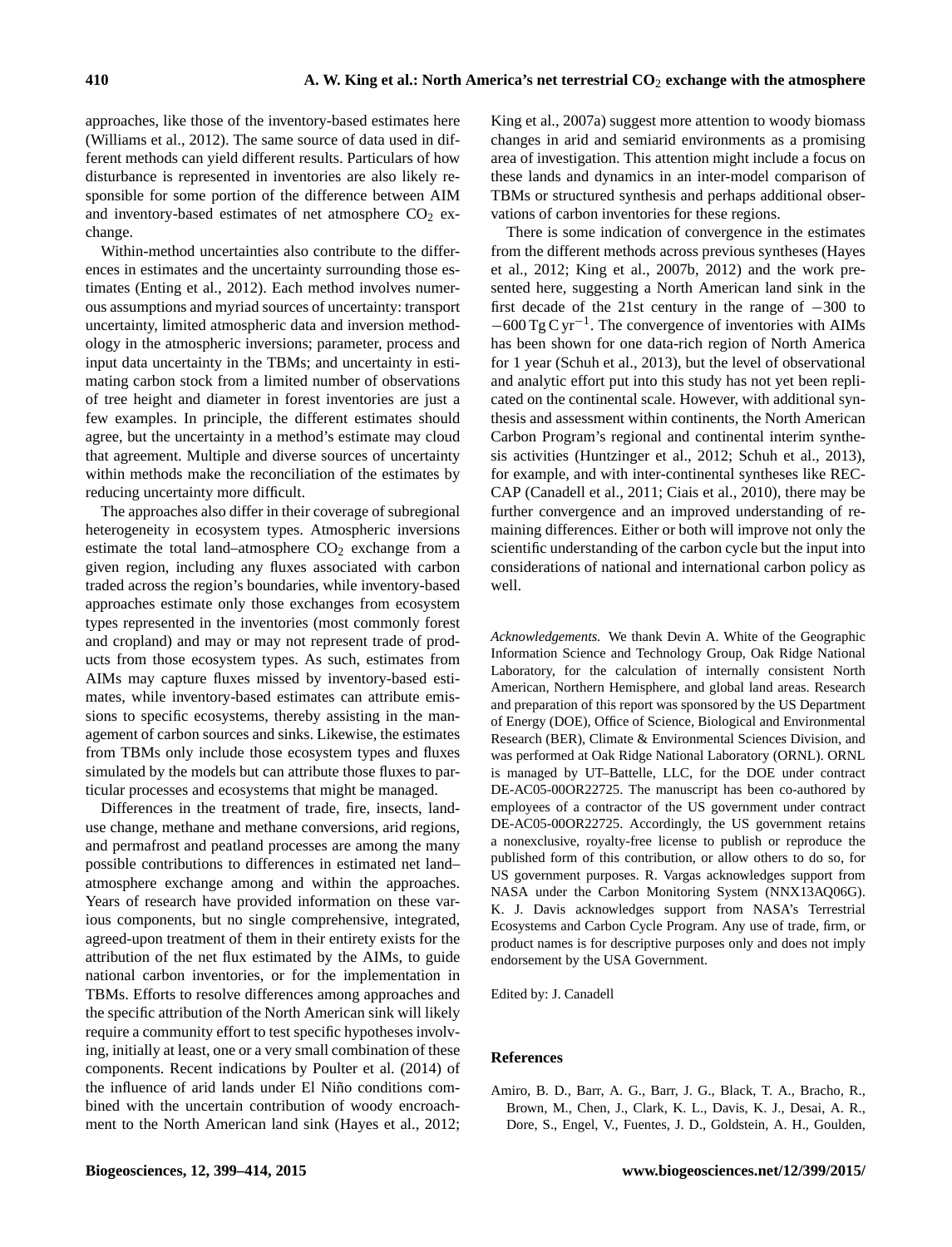M. L., Kolb, T. E., Lavigne, M. B., Law, B. E., Margolis, H. A., Martin, T., McCaughey, J. H., Misson, L., Montes-Helu, M., Noormets, A., Randerson, J. T., Starr, G., and Xiao, J.: Ecosystem carbon dioxide fluxes after disturbance in forests of North America, J. Geophys. Res.-Biogeo., 115, G00K02, doi[:10.1029/2010JG001390,](http://dx.doi.org/10.1029/2010JG001390) 2010.

- Andres, R. J., Boden, T. A., Bréon, F.-M., Ciais, P., Davis, S., Erickson, D., Gregg, J. S., Jacobson, A., Marland, G., Miller, J., Oda, T., Olivier, J. G. J., Raupach, M. R., Rayner, P., and Treanton, K.: A synthesis of carbon dioxide emissions from fossil-fuel combustion, Biogeosciences, 9, 1845–1871, doi[:10.5194/bg-9-1845-](http://dx.doi.org/10.5194/bg-9-1845-2012) [2012,](http://dx.doi.org/10.5194/bg-9-1845-2012) 2012.
- Baker, D. F., Law, R. M., Gurney, K. R., Rayner, P., Peylin, P., Denning, A. S., Bousquet, P., Bruhwiler, L., Chen, Y. H., Ciais, P., Fung, I. Y., Heimann, M., John, J., Maki, T., Maksyutov, S., Masarie, K., Prather, M., Pak, B., Taguchi, S., and Zhu, Z.: TransCom 3 inversion intercomparison: Impact of transport model errors on the interannual variability of regional CO2 fluxes, 1988–2003, Global Biogeochem. Cy., 20, GB1002, doi[:10.1029/2004GB002439,](http://dx.doi.org/10.1029/2004GB002439) 2006.
- Bechtold, W. A. and Patterson, P. J.: The enhanced Forest Inventory and Analysis program – national sampling design and estimation procedures, Southern Research Station, Asheville, NC USDA Forest Service General Technical Report SRS-8, 85 pp., 2005.
- Boden, T. A., Andres, R. J., and Marland, G.: Global, regional, and national fossil-fuel CO<sub>2</sub> emissions: 1751–2010, Oak Ridge National Laboratory, US Department of Energy, Oak Ridge, TN, 2013.
- Butler, M. P., Davis, K. J., Denning, A. S., and Kawa, S. R.: Using continental observations in global atmospheric inversions of CO2: North American carbon sources and sinks, Tellus B, 62, 550–572, 2010.
- Canadell, J. G., Ciais, P., Gurney, K., Le Quéré, C., Piao, S., Raupach, M. R., and Sabine, C. L.: An International Effort to Quantify Regional Carbon Fluxes, Eos, Transactions American Geophysical Union, 92, 81–82, 2011.
- Canadell, J. P., Dickinson, R., Hibbard, K., Raupach, M., and O. Young (Eds.): Global Carbon Project: Science framework and implementation, Rep. 1/Global Carbon Project Rep. 1, 69 pp., Earth Syst. Sci. Partnership, Canberra, ACT, Australia, available at: [http://www.globalcarbonproject.org,](http://www.globalcarbonproject.org) 2003.
- Chapin, F. S., III, Woodwell, G. M., Randerson, J. T., Rastetter, E. B., Lovett, G. M., Baldocchi, D. D., Clark, D. A., Harmon, M. E., Schimel, D. S., Valentini, R., Wirth, C., Aber, J. D., Cole, J. J., Goulden, M. L., Harden, J. W., Heimann, M., Howarth, R. W., Matson, P. A., McGuire, A. D., Melillo, J. M., Mooney, H. A., Neff, J. C., Houghton, R. A., Pace, M. L., Ryan, M. G., Running, S. W., Sala, O. E., Schlesinger, W. H., and Schulze, E. D.: Reconciling Carbon-cycle Concepts, Terminology, and Methods, Ecosystems, 9, 1041–1050, 2006.
- Ciais, P., Canadell, J. G., Luyssaert, S., Chevallier, F., Shvidenko, A., Poussi, Z., Jonas, M., Peylin, P., King, A. W., Schulze, E.-D., Piao, S., Rödenbeck, C., Peters, W., and Bréon, F.-M.: Can we reconcile atmospheric estimates of the Northern terrestrial carbon sink with land-based accounting?, Current Opinion in Environmental Sustainability, 2, 225–230, 2010.
- Ciais, P., Rayner, P., Chevallier, F., Bousquet, P., Logan, M., Peylin, P., and Ramonet, M.: Atmospheric inversions for estimating  $CO<sub>2</sub>$

fluxes: methods and perspectives, in: Greenhouse Gas Inventories, edited by: Jonas, M., Nahorski, Z., Nilsson, S., and Whiter, T., Springer, Netherlands, 69–92, 2011.

- de Jong, B., Anaya, C., Masera, O., Olguín, M., Paz, F., Etchevers, J., Martínez, R. D., Guerrero, G., and Balbontín, C.: Greenhouse gas emissions between 1993 and 2002 from land-use change and forestry in Mexico, Forest Ecol. Manag., 260, 1689–1701, 2010.
- Dolman, A. J., Shvidenko, A., Schepaschenko, D., Ciais, P., Tchebakova, N., Chen, T., van der Molen, M. K., Belelli Marchesini, L., Maximov, T. C., Maksyutov, S., and Schulze, E.-D.: An estimate of the terrestrial carbon budget of Russia using inventory-based, eddy covariance and inversion methods, Biogeosciences, 9, 5323–5340, doi[:10.5194/bg-9-5323-2012,](http://dx.doi.org/10.5194/bg-9-5323-2012) 2012.
- Enting, I. G.: Inverse problems in atmospheric constituent transport, Cambridge University Press, 392 pp., 2002.
- Enting, I. G., Rayner, P. J., and Ciais, P.: Carbon Cycle Uncertainty in REgional Carbon Cycle Assessment and Processes (REC-CAP), Biogeosciences, 9, 2889–2904, doi[:10.5194/bg-9-2889-](http://dx.doi.org/10.5194/bg-9-2889-2012) [2012,](http://dx.doi.org/10.5194/bg-9-2889-2012) 2012.
- Environment Canada: National Inventory Report 1990–2011: Greenhouse Gas Sources and Sinks in Canada, The Government of Canada's Submission to the UN Framework Convention on Climate Change, Environment Canada, Environment Canada, Ottawa, ON, Canada, 538 pp., 2013.
- Environment Canada: National Inventory Report: 1990–2012, greenhouse gas sources and sinks in Canada, Environment Canada, Greenhouse Gas Division, Ottowa, Ontario, 507 pp., 2014.
- Field, C. B., Sarmiento, J., and Hales, B.: The Carbon Cycle of North America in a Global Context, in: The First State of the Carbon Cycle Report (SOCCR): The North American Carbon Budget and Implications for the Global Carbon Cycle, A Report by the USA Climate Change Science Program and the Subcommittee on Global Change Research, edited by: King, A. W., Dilling, L., Zimmerman, G. P., Fairman, D. M., Houghton, R. A., Marland, G., Rose, A. Z., and Wilbanks, T. J., National Oceanic and Atmospheric Administration, National Climatic Data Center, Asheville, NC, USA, 21–28, 2007.
- Global Carbon Atlas: available at: [http://www.globalcarbonatlas.](http://www.globalcarbonatlas.org/?q=en/emissions) [org/?q=en/emissions](http://www.globalcarbonatlas.org/?q=en/emissions) (last access: 21 November 2014), 2014.
- Gloor, M., Gatti, L., Brienen, R., Feldpausch, T. R., Phillips, O. L., Miller, J., Ometto, J. P., Rocha, H., Baker, T., de Jong, B., Houghton, R. A., Malhi, Y., Aragão, L. E. O. C., Guyot, J.-L., Zhao, K., Jackson, R., Peylin, P., Sitch, S., Poulter, B., Lomas, M., Zaehle, S., Huntingford, C., Levy, P., and Lloyd, J.: The carbon balance of South America: a review of the status, decadal trends and main determinants, Biogeosciences, 9, 5407–5430, doi[:10.5194/bg-9-5407-2012,](http://dx.doi.org/10.5194/bg-9-5407-2012) 2012.
- Goodale, C. L., Apps, M. J., Birdsey, R. A., Field, C. B., Heath, L. S., Houghton, R. A., Jenkins, J. C., Kohlmaier, G. H., Kurz, W., Liu, S., Nabuurs, G.-J., Nilsson, S., and Shvidenko, A. Z.: Forest carbon sinks in the Northern Hemisphere, Ecol. Appl., 12, 891– 899, 2002.
- Gurney, K. R., Law, R. M., Denning, A. S., Rayner, P. J., Baker, D., Bousquet, P., Bruhwiler, L., Chen, Y.-H., Ciais, P., Fan, S., Fung, I. Y., Gloor, M., Heimann, M., Higuchi, K., John, J., Maki, T., Maksyutov, S., Masarie, K., Peylin, P., Prather, M., Pak, B. C., Randerson, J., Sarmiento, J., Taguchi, S., Takahashi, T., and Yuen, C.-W.: Towards robust regional estimates of  $CO<sub>2</sub>$  sources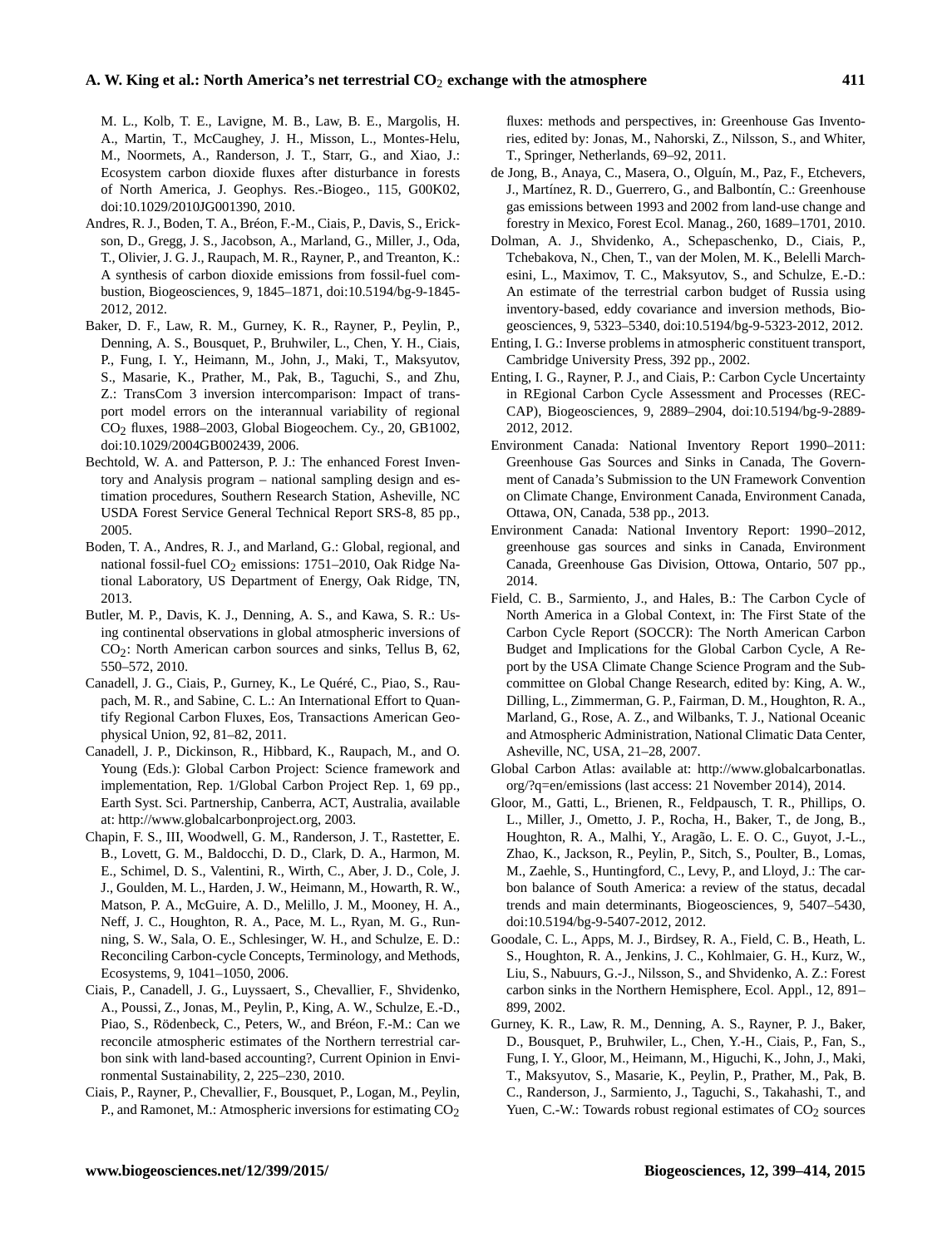and sinks using atmospheric transport models, Nature, 415, 626– 630, 2002.

- Gurney, K. R., Law, R. M., Denning, A. S., Rayner, P. J., Baker, D., Bousquet, P., Bruhwiler, L., Chen, Y.-H., Ciais, P., Fan, S., Fung, I. Y., Gloor, M., Heimann, M., Higuchi, K., John, J., Kowalczyk, E., Maki, T., Maksyutov, S., Peylin, P., Prather, M., Pak, B. C., Sarmiento, J., Taguchi, S., Takahashi, T., and Yuen, C.- W.: TransCom  $3 \text{CO}_2$  inversion intercomparison: 1. Annual mean control results and sensitivity to transport and prior flux information, Tellus B, 55, 555–579, 2003.
- Gurney, K. R., Baker, D., Rayner, P., and Denning, S.: Interannual variations in continental-scale net carbon exchange and sensitivity to observing networks estimated from atmospheric  $CO<sub>2</sub>$  inversions for the period 1980 to 2005, Global Biogeochem. Cy., 22, GB3025, doi[:10.1029/2007GB003082,](http://dx.doi.org/10.1029/2007GB003082) 2008.
- Harmon, M. E., Bond-Lamberty, B., Tang, J., and Vargas, R.: Heterotrophic respiration in disturbed forests: A review with examples from North America, J. Geophys. Res.-Biogeo., 116, G00K04, doi[:10.1029/2010JG001495,](http://dx.doi.org/10.1029/2010JG001495) 2011.
- Haverd, V., Raupach, M. R., Briggs, P. R., J. G. Canadell., Davis, S. J., Law, R. M., Meyer, C. P., Peters, G. P., Pickett-Heaps, C., and Sherman, B.: The Australian terrestrial carbon budget, Biogeosciences, 10, 851–869, doi[:10.5194/bg-10-851-2013,](http://dx.doi.org/10.5194/bg-10-851-2013) 2013.
- Hayes, D. and Turner, D.: The need for "apples-to-apples" comparisons of carbon dioxide source and sink estimates, Eos, Transactions American Geophysical Union, 93, 404–405, 2012.
- Hayes, D. J., Turner, D. P., Stinson, G., McGuire, A. D., Wei, Y., West, T. O., Heath, L. S., de Jong, B., McConkey, B. G., Birdsey, R. A., Kurz, W. A., Jacobson, A. R., Huntzinger, D. N., Pan, Y., Post, W. M., and Cook, R. B.: Reconciling estimates of the contemporary North American carbon balance among terrestrial biosphere models, atmospheric inversions, and a new approach for estimating net ecosystem exchange from inventory-based data, Glob. Change Biol., 18, 1282–1299, 2012.
- Huntzinger, D. N., Post, W. M., Wei, Y., Michalak, A. M., West, T. O., Jacobson, A. R., Baker, I. T., Chen, J. M., Davis, K. J., Hayes, D. J., Hoffman, F. M., Jain, A. K., Liu, S., McGuire, A. D., Neilson, R. P., Potter, C., Poulter, B., Price, D., Raczka, B. M., Tian, H. Q., Thornton, P., Tomelleri, E., Viovy, N., Xiao, J., Yuan, W., Zeng, N., Zhao, M., and Cook, R.: North American Carbon Program (NACP) regional interim synthesis: Terrestrial biospheric model intercomparison, Ecol. Model., 232, 144–157, 2012.
- IPCC: 2006 IPCC Guidelines for National Greenhouse Gas Inventories: Volume 4 Agriculture, Forestry and Other Land Use, Prepared by the National Greenhouse Gas Inventories Programme, edited by: Eggleston, H. S., Buendia, L., Miwa, K., Ngara, T., and Tanabe, K., IGES, Japan, 593 pp., 2006.
- Kasischke, E. S., Amiro, B. D., Barger, N. N., French, N. H. F., Goetz, S. J., Grosse, G., Harmon, M. E., Hicke, J. A., Liu, S., and Masek, J. G.: Impacts of disturbance on the terrestrial carbon budget of North America, J. Geophys. Res.-Biogeo., 118, 303– 316, 2013.
- Keppel-Aleks, G., Wolf, A. S., Mu, M., Doney, S. C., Morton, D. C., Kasibhatla, P. S., Miller, J. B., Dlugokencky, E. J., and Randerson, J. T.: Separating the influence of temperature, drought and fire on interannual variability in atmospheric  $CO<sub>2</sub>$ , Global Biogeochem. Cy., 28, 1295–1310, doi[:10.1002/2014GB004890,](http://dx.doi.org/10.1002/2014GB004890) 2014.
- King, A. W., Dilling, L., Zimmerman, G. P., Fairman, D. M., Houghton, R. A., Marland, G., Rose, A. Z., and Wilbanks, T. J.: Executive Summary, in: The First State of the Carbon Cycle Report (SOCCR): The North American Carbon Budget and Implications for the Global Carbon Cycle, A Report by the USA Climate Change Science Program and the Subcommittee on Global Change Research, edited by: King, A. W., Dilling, L., Zimmerman, G. P., Fairman, D. M., Houghton, R. A., Marland, G., Rose, A. Z., and Wilbanks, T. J., National Oceanic and Atmospheric Administration, National Climatic Data Center, Asheville, NC, USA, 1–14, 2007a.
- King, A. W., Dilling, L., Zimmerman, G. P., Fairman, D. M., Houghton, R. A., Marland, G., Rose, A. Z., and Wilbanks, T. J.: The First State of the Carbon Cycle Report (SOCCR): The North American Carbon Budget and Implications for the Global Carbon Cycle, A Report by the USA Climate Change Science Program and the Subcommittee on Global Change Research, National Oceanic and Atmospheric Administration, National Climatic Data Center, Asheville, NC, USA, 242 pp., 2007b.
- King, A. W., Hayes, D. J., Huntzinger, D. N., West, T. O., and Post, W. M.: North American carbon dioxide sources and sinks: magnitude, attribution, and uncertainty, Front. Ecol. Environ., 10, 512–519, 2012.
- Kurz, W. A., Stinson, G., Rampley, G. J., Dymond, C. C., and Neilson, E. T.: Risk of natural disturbances makes future contribution of Canada's forests to the global carbon cycle highly uncertain, P. Natl. Acad. Sci., 105, 1551–1555, 2008.
- Kurz, W. A., Dymond, C. C., White, T. M., Stinson, G., Shaw, C. H., Rampley, G. J., Smyth, C., Simpson, B. N., Neilson, E. T., Trofymow, J. A., Metsaranta, J., and Apps, M. J.: CBM-CFS3: A model of carbon-dynamics in forestry and land-use change implementing IPCC standards, Ecol. Model., 220, 480–504, 2009.
- Kurz, W. A., Shaw, C. H., Boisvenue, C., Stinson, G., Metsaranta, J., Leckie, D., Dyk, A., Smyth, C., and Neilson, E. T.: Carbon in Canada's boreal forest – A synthesis, Environ. Rev., 21, 260– 292, 2013.
- Le Quéré, C., Andres, R. J., Boden, T., Conway, T., Houghton, R. A., House, J. I., Marland, G., Peters, G. P., van der Werf, G. R., Ahlström, A., Andrew, R. M., Bopp, L., Canadell, J. G., Ciais, P., Doney, S. C., Enright, C., Friedlingstein, P., Huntingford, C., Jain, A. K., Jourdain, C., Kato, E., Keeling, R. F., Klein Goldewijk, K., Levis, S., Levy, P., Lomas, M., Poulter, B., Raupach, M. R., Schwinger, J., Sitch, S., Stocker, B. D., Viovy, N., Zaehle, S., and Zeng, N.: The global carbon budget 1959–2011, Earth Syst. Sci. Data, 5, 165–185, 2013, [http://www.earth-syst-sci-data.net/5/165/2013/.](http://www.earth-syst-sci-data.net/5/165/2013/)

Le Quéré, C., Moriarty, R., Andrew, R. M., Peters, G. P., Ciais, P., Friedlingstein, P., Jones, S. D., Sitch, S., Tans, P., Arneth, A., Boden, T. A., Bopp, L., Bozec, Y., Canadell, J. G., Chevallier, F., Cosca, C. E., Harris, I., Hoppema, M., Houghton, R. A., House, J. I., Jain, A., Johannessen, T., Kato, E., Keeling, R. F., Kitidis, V., Klein Goldewijk, K., Koven, C., Landa, C. S., Landschützer, P., Lenton, A., Lima, I. D., Marland, G., Mathis, J. T., Metzl, N., Nojiri, Y., Olsen, A., Ono, T., Peters, W., Pfeil, B., Poulter, B., Raupach, M. R., Regnier, P., Rödenbeck, C., Saito, S., Salisbury, J. E., Schuster, U., Schwinger, J., Séférian, R., Segschneider, J., Steinhoff, T., Stocker, B. D., Sutton, A. J., Takahashi, T., Tilbrook, B., van der Werf, G. R., Viovy, N., Wang, Y. P., Wanninkhof, R., Wiltshire, A., and Zeng, N.: Global carbon budget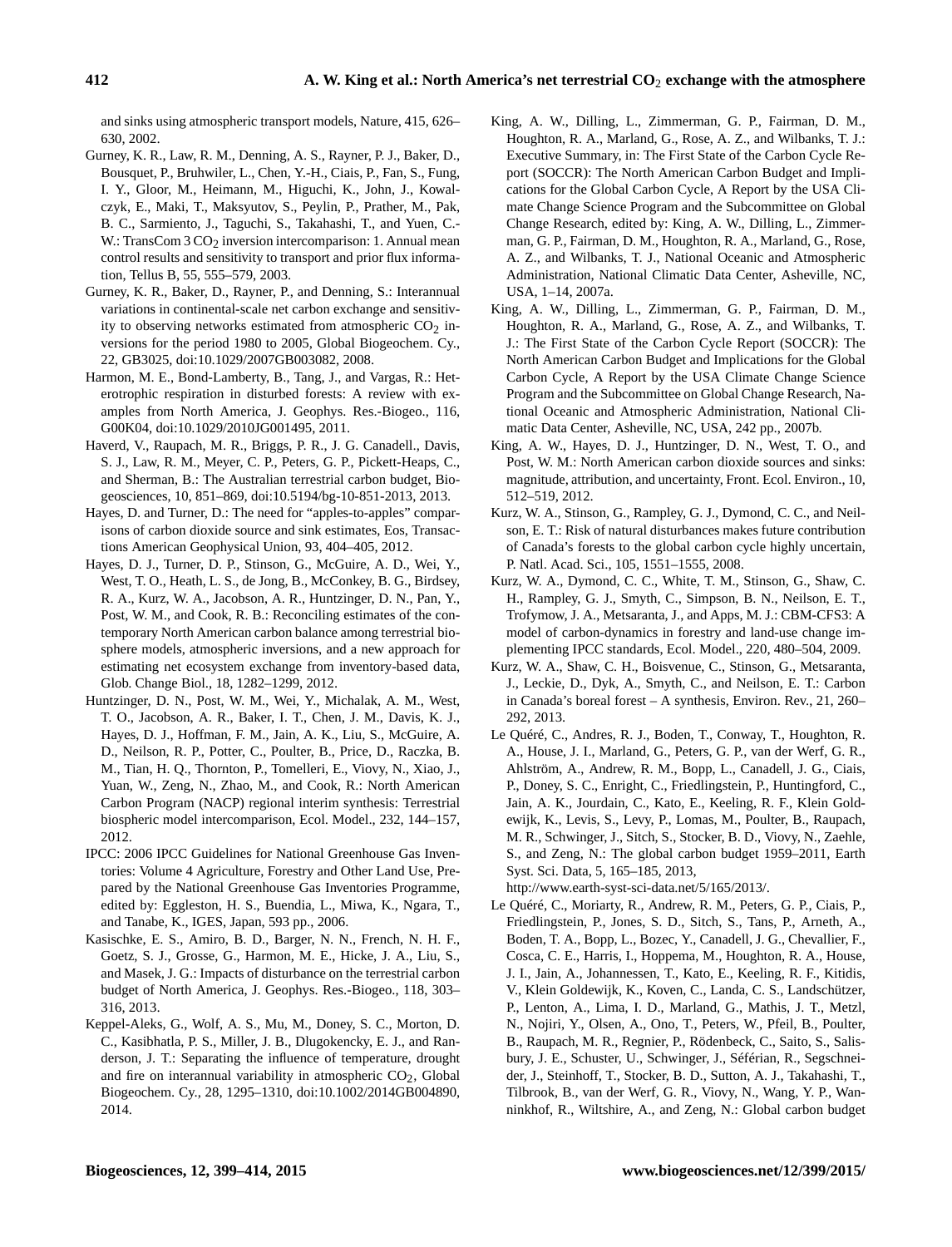2014, Earth Syst. Sci. Data Discuss., 7, 521–610, 2014, [http://www.earth-syst-sci-data-discuss.net/7/521/2014/.](http://www.earth-syst-sci-data-discuss.net/7/521/2014/)

- Liu, S., Bond-Lamberty, B., Hicke, J. A., Vargas, R., Zhao, S., Chen, J., Edburg, S. L., Hu, Y., Liu, J., McGuire, A. D., Xiao, J., Keane, R., Yuan, W., Tang, J., Luo, Y., Potter, C., and Oeding, J.: Simulating the impacts of disturbances on forest carbon cycling in North America: Processes, data, models, and challenges, J. Geophys. Res.-Biogeo., 116, G00K08, doi[:10.1029/2009JG001585,](http://dx.doi.org/10.1029/2009JG001585) 2011.
- Luyssaert, S., Inglima, I., Jung, M., Richardson, A. D., Reichstein, M., Papale, D., Piao, S. L., Schulze, E. D., Wingate, L., Matteucci, G., Aragao, L., Aubinet, M., Beer, C., Bernhofer, C., Black, K. G., Bonal, D., Bonnefond, J. M., Chambers, J., Ciais, P., Cook, B., Davis, K. J., Dolman, A. J., Gielen, B., Goulden, M., Grace, J., Granier, A., Grelle, A., Griffis, T., GrÜNwald, T., Guidolotti, G., Hanson, P. J., Harding, R., Hollinger, D. Y., Hutyra, L. R., Kolari, P., Kruijt, B., Kutsch, W., Lagergren, F., Laurila, T., Law, B. E., Le Maire, G., Lindroth, A., Loustau, D., Malhi, Y., Mateus, J., Migliavacca, M., Misson, L., Montagnani, L., Moncrieff, J., Moors, E., Munger, J. W., Nikinmaa, E., Ollinger, S. V., Pita, G., Rebmann, C., Roupsard, O., Saigusa, N., Sanz, M. J., Seufert, G., Sierra, C., Smith, M. L., Tang, J., Valentini, R., Vesala, T., and Janssens, I. A.:  $CO<sub>2</sub>$  balance of boreal, temperate, and tropical forests derived from a global database, Glob. Change Biol., 13, 2509–2537, 2007.
- Luyssaert, S., Abril, G., Andres, R., Bastviken, D., Bellassen, V., Bergamaschi, P., Bousquet, P., Chevallier, F., Ciais, P., Corazza, M., Dechow, R., Erb, K.-H., Etiope, G., Fortems-Cheiney, A., Grassi, G., Hartmann, J., Jung, M., Lathière, J., Lohila, A., Mayorga, E., Moosdorf, N., Njakou, D. S., Otto, J., Papale, D., Peters, W., Peylin, P., Raymond, P., Rödenbeck, C., Saarnio, S., Schulze, E.-D., Szopa, S., Thompson, R., Verkerk, P. J., Vuichard, N., Wang, R., Wattenbach, M., and Zaehle, S.: The European land and inland water  $CO_2$ , CO, CH<sub>4</sub> and N<sub>2</sub>O balance between 2001 and 2005, Biogeosciences, 9, 3357–3380, doi[:10.5194/bg-](http://dx.doi.org/10.5194/bg-9-3357-2012)[9-3357-2012,](http://dx.doi.org/10.5194/bg-9-3357-2012) 2012.
- McGuire, A. D., Christensen, T. R., Hayes, D., Heroult, A., Euskirchen, E., Kimball, J. S., Koven, C., Lafleur, P., Miller, P. A., Oechel, W., Peylin, P., Williams, M., and Yi, Y.: An assessment of the carbon balance of Arctic tundra: comparisons among observations, process models, and atmospheric inversions, Biogeosciences, 9, 3185–3204, doi[:10.5194/bg-9-3185-2012,](http://dx.doi.org/10.5194/bg-9-3185-2012) 2012.
- Myneni, R. B., Dong, J., Tucker, C. J., Kaufmann, R. K., Kauppi, P. E., Liski, J., Zhou, L., Alexeyev, V., and Hughes, M. K.: A large carbon sink in the woody biomass of Northern forests, P. Natl. Acad. Sci., 98, 14784–14789, 2001.
- Pacala, S., Birdsey, R. A., Bridgham, S. D., Conant, R. T., Davis, K., Hales, B., Houghton, R. A., Jenkins, J. C., Johnston, M., Marland, G., and Paustian, K.: The North American Carbon Budget Past and Present, in: The First State of the Carbon Cycle Report (SOCCR): The North American Carbon Budget and Implications for the Global Carbon Cycle, A Report by the USA Climate Change Science Program and the Subcommittee on Global Change Research, edited by: King, A. W., Dilling, L., Zimmerman, G. P., Fairman, D. M., Houghton, R. A., Marland, G., Rose, A. Z., and Wilbanks, T. J., National Oceanic and Atmospheric Administration, National Climatic Data Center, Asheville, NC, USA, 29–36, 2007.
- Pan, Y., Birdsey, R. A., Fang, J., Houghton, R., Kauppi, P. E., Kurz, W. A., Phillips, O. L., Shvidenko, A., Lewis, S. L., Canadell, J. G., Ciais, P., Jackson, R. B., Pacala, S. W., McGuire, A. D., Piao, S., Rautiainen, A., Sitch, S., and Hayes, D.: A Large and Persistent Carbon Sink in the World's Forests, Science, 333, 988– 993, 2011.
- Patra, P. K., Canadell, J. G., Houghton, R. A., Piao, S. L., Oh, N.-H., Ciais, P., Manjunath, K. R., Chhabra, A., Wang, T., Bhattacharya, T., Bousquet, P., Hartman, J., Ito, A., Mayorga, E., Niwa, Y., Raymond, P. A., Sarma, V. V. S. S., and Lasco, R.: The carbon budget of South Asia, Biogeosciences, 10, 513–527, doi[:10.5194/bg-10-](http://dx.doi.org/10.5194/bg-10-513-2013) [513-2013,](http://dx.doi.org/10.5194/bg-10-513-2013) 2013.
- Peters, W., Jacobson, A. R., Sweeney, C., Andrews, A. E., Conway, T. J., Masarie, K., Miller, J. B., Bruhwiler, L. M. P., Pétron, G., Hirsch, A. I., Worthy, D. E. J., Werf, G. R. v. d., Randerson, J. T., Wennberg, P. O., Krol, M. C., and Tans, P. P.: An Atmospheric Perspective on North American Carbon Dioxide Exchange: CarbonTracker, P. Natl. Acad. Sci. USA, 104, 18925–18930, 2007.
- Peylin, P., Law, R. M., Gurney, K. R., Chevallier, F., Jacobson, A. R., Maki, T., Niwa, Y., Patra, P. K., Peters, W., Rayner, P. J., Rödenbeck, C., van der Laan-Luijkx, I. T., and Zhang, X.: Global atmospheric carbon budget: results from an ensemble of atmospheric  $CO<sub>2</sub>$  inversions, Biogeosciences, 10, 6699–6720, doi[:10.5194/bg-10-6699-2013,](http://dx.doi.org/10.5194/bg-10-6699-2013) 2013.
- Piao, S. L., Ito, A., Li, S. G., Huang, Y., Ciais, P., Wang, X. H., Peng, S. S., Nan, H. J., Zhao, C., Ahlström, A., Andres, R. J., Chevallier, F., Fang, J. Y., Hartmann, J., Huntingford, C., Jeong, S., Levis, S., Levy, P. E., Li, J. S., Lomas, M. R., Mao, J. F., Mayorga, E., Mohammat, A., Muraoka, H., Peng, C. H., Peylin, P., Poulter, B., Shen, Z. H., Shi, X., Sitch, S., Tao, S., Tian, H. Q., Wu, X. P., Xu, M., Yu, G. R., Viovy, N., Zaehle, S., Zeng, N., and Zhu, B.: The carbon budget of terrestrial ecosystems in East Asia over the last two decades, Biogeosciences, 9, 3571–3586, doi[:10.5194/bg-9-3571-2012,](http://dx.doi.org/10.5194/bg-9-3571-2012) 2012.
- Poulter, B., Frank, D., Ciais, P., Myneni, R. B., Andela, N., Bi, J., Broquet, G., Canadell, J. G., Chevallier, F., Liu, Y. Y., Running, S. W., Sitch, S., and van der Werf, G. R.: Contribution of semiarid ecosystems to interannual variability of the global carbon cycle, Nature, 509, 600–603, 2014.
- Raczka, B. M., Davis, K. J., Huntzinger, D., Neilson, R. P., Poulter, B., Richardson, A. D., Xiao, J., Baker, I., Ciais, P., Keenan, T. F., Law, B., Post, W. M., Ricciuto, D., Schaefer, K., Tian, H., Tomelleri, E., Verbeeck, H., and Viovy, N.: Evaluation of continental carbon cycle simulations with North American flux tower observations, Ecol. Monogr., 83, 531–556, 2013.
- Randerson, J. T., van der Werf, G. R., Collatz, G. J., Giglio, L., Still, C. J., Kasibhatla, P., Miller, J. B., White, J. W. C., De-Fries, R. S., and Kasischke, E. S.: Fire emissions from  $C_3$  and C4 vegetation and their influence on interannual variability of atmospheric  $CO<sub>2</sub>$  and  $\delta$ 13CO<sub>2</sub>, Global Biogeochem. Cy., 19, GB2019, doi[:10.1029/2004GB002366,](http://dx.doi.org/10.1029/2004GB002366) 2005.
- Schuh, A. E., Lauvaux, T., West, T. O., Denning, A. S., Davis, K. J., Miles, N., Richardson, S., Uliasz, M., Lokupitiya, E., Cooley, D., Andrews, A., and Ogle, S.: Evaluating atmospheric  $CO<sub>2</sub>$  inversions at multiple scales over a highly inventoried agricultural landscape, Glob. Change Biol., 19, 1424–1439, 2013.
- Schulze, E. D., Wirth, C., and Heimann, M.: Managing Forests After Kyoto, Science, 289, 2058–2059, 2000.